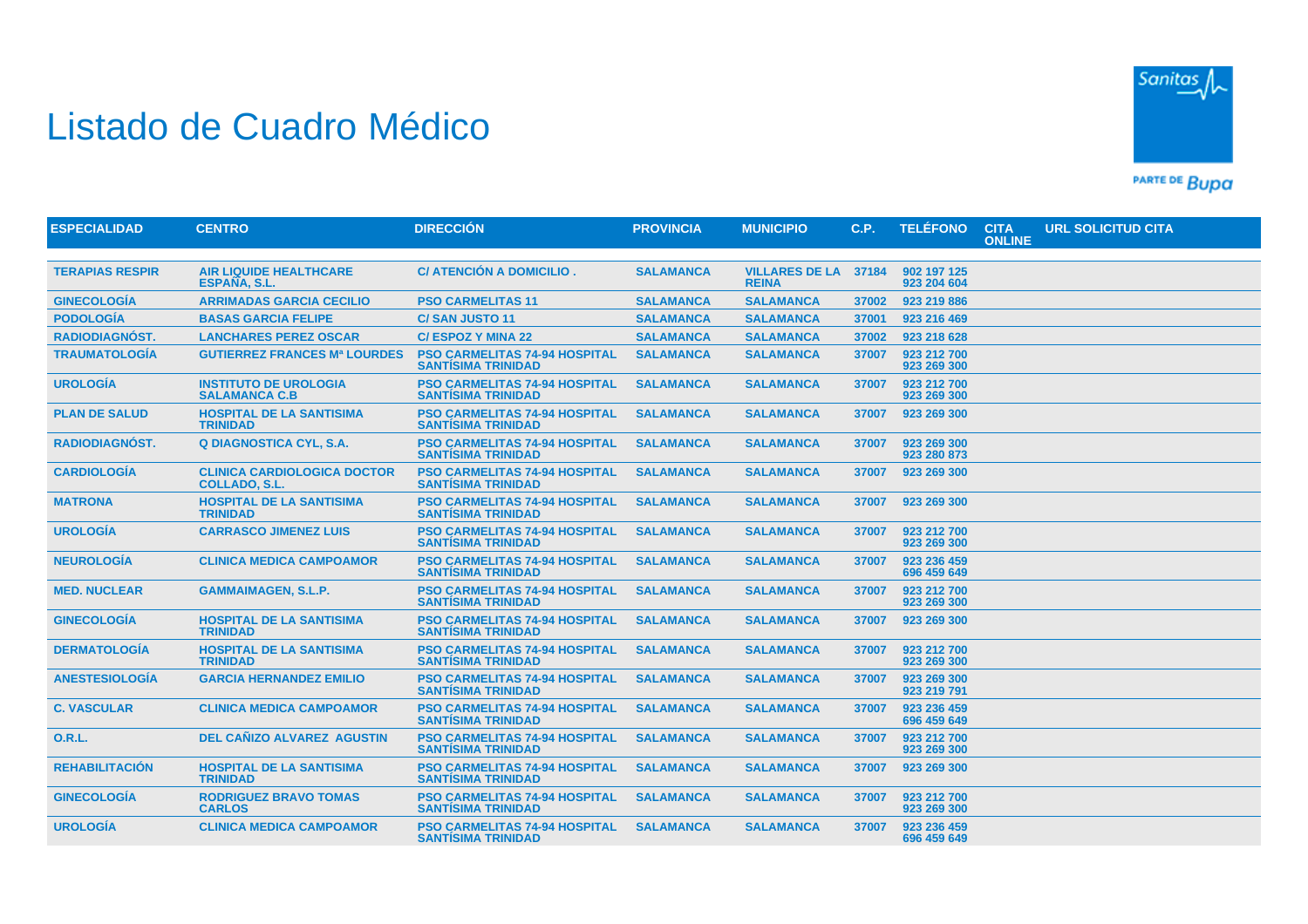| <b>DERMATOLOGIA</b>   | <b>CLINICA DERMOQUIRURGICA</b><br><b>FONSECA</b>            | <b>PSO CARMELITAS 74-94 HOSPITAL</b><br><b>SANTISIMA TRINIDAD</b>                                                              | <b>SALAMANCA</b> | <b>SALAMANCA</b>                      | 37007 | 923 212 700<br>923 269 300 |
|-----------------------|-------------------------------------------------------------|--------------------------------------------------------------------------------------------------------------------------------|------------------|---------------------------------------|-------|----------------------------|
| <b>HOSP, DE DIA</b>   | <b>HOSPITAL DE LA SANTISIMA</b><br><b>TRINIDAD</b>          | <b>PSO CARMELITAS 74-94 HOSPITAL</b><br><b>SANTISIMA TRINIDAD</b>                                                              | <b>SALAMANCA</b> | <b>SALAMANCA</b>                      | 37007 | 923 212 700<br>923 269 300 |
| <b>HEMATOLOGIA</b>    | <b>HOSPITAL DE LA SANTISIMA</b><br><b>TRINIDAD</b>          | PSO CARMELITAS 74-94 HOSPITAL<br><b>SANTISIMA TRINIDAD</b>                                                                     | <b>SALAMANCA</b> | <b>SALAMANCA</b>                      | 37007 | 923 212 700<br>923 269 300 |
| <b>MED. INTERNA</b>   | <b>ANTONA ANTONA MOISES</b>                                 | <b>PSO CARMELITAS 74-94 HOSPITAL</b><br><b>SANTISIMA TRINIDAD</b>                                                              | <b>SALAMANCA</b> | <b>SALAMANCA</b>                      | 37007 | 923 212 700<br>923 269 300 |
| <b>CARDIOLOGIA</b>    | <b>HOSPITAL DE LA SANTISIMA</b><br><b>TRINIDAD</b>          | <b>PSO CARMELITAS 74-94 HOSPITAL</b><br><b>SANTÍSIMA TRINIDAD</b>                                                              | <b>SALAMANCA</b> | <b>SALAMANCA</b>                      | 37007 | 923 269 300                |
| <b>OFTALMOLOGIA</b>   | <b>JIMENEZ FRANCO ISABEL IGNACIA</b>                        | <b>PSO CARMELITAS 74-94 HOSPITAL</b><br><b>SANTISIMA TRINIDAD</b>                                                              | <b>SALAMANCA</b> | <b>SALAMANCA</b>                      | 37007 | 923 212 700<br>923 269 300 |
| <b>TRAUMATOLOGÍA</b>  | <b>CLINICA MEDICA SALAMANCA</b>                             | <b>AVD CAMPOAMOR 24</b>                                                                                                        | <b>SALAMANCA</b> | <b>SALAMANCA</b>                      | 37003 | 923 237 273                |
| <b>MED. FAMILIAR</b>  | <b>GABINETE MEDICO GARRIDO S.L.</b>                         | <b>C/COLOMBIA 20</b>                                                                                                           | <b>SALAMANCA</b> | <b>SALAMANCA</b>                      | 37003 | 923 182 878                |
| <b>ENFERMERIA</b>     | <b>HERNANDEZ GUTIERREZ JOSE</b><br><b>MARIA</b>             | C/ ATENCIÓN A DOMICILIO.                                                                                                       | <b>SALAMANCA</b> | <b>SALAMANCA</b>                      | 37001 | 923 249 344<br>696 123 455 |
| <b>GINECOLOGIA</b>    | <b>CORREDERA MORO FRANCISCO</b>                             | <b>C/CONCEJO17</b>                                                                                                             | <b>SALAMANCA</b> | <b>SALAMANCA</b>                      | 37002 | 696 394 143<br>923 213 598 |
| <b>GINECOLOGÍA</b>    | <b>CLINICA MULTIMEDICA CENTRO</b>                           | <b>C/JAMAICA 16</b>                                                                                                            | <b>SALAMANCA</b> | <b>SALAMANCA</b>                      | 37003 | 923 183 131                |
| <b>GINECOLOGÍA</b>    | <b>CLINICA MEDICA CAMPOAMOR</b>                             | <b>AVD SAN AGUSTIN 12</b>                                                                                                      | <b>SALAMANCA</b> | <b>SALAMANCA</b>                      | 37005 | 923 282 326                |
| <b>ALERGOLOGÍA</b>    | <b>MUÑOZ BELLIDO FRANCISCO</b><br><b>JAVIER</b>             | <b>C/NUEVA DE SAN BERNARDO 2</b>                                                                                               | <b>SALAMANCA</b> | <b>SALAMANCA</b>                      | 37007 | 923 212 700<br>923 269 300 |
| <b>LOGOFONIATRIA</b>  | <b>BARBA VICENTE AMPARO</b>                                 | <b>PSO DEL ROLLO 85 PISO BAJO-</b><br><b>LETRA IZQ.</b>                                                                        | <b>SALAMANCA</b> | <b>SALAMANCA</b>                      | 37003 | 923 180 924                |
| <b>MED. FAMILIAR</b>  | <b>CLINICA BIOSALUD, S.L.</b>                               | <b>C/FILIBERTO VILLALOBOS 124</b>                                                                                              | <b>SALAMANCA</b> | <b>GUIJUELO</b>                       | 37770 | 923 580 802                |
| <b>PODOLOGIA</b>      | <b>CLINICA "ALICIA GONZALEZ</b><br><b>GARCIA"</b>           | PLZ DE ESPAÑA 10-12 PISO BAJO -<br><b>PUERTA IZDA.</b>                                                                         | <b>SALAMANCA</b> | <b>BEJAR</b>                          | 37700 | 649 168 133<br>923 411 272 |
| <b>PODOLOGÍA</b>      | <b>GONZALEZ MARCOS JAVIER</b>                               | <b>PSO DR. TORRES VILLARROEL 7</b><br><b>PISO 2º - PTA. A</b>                                                                  | <b>SALAMANCA</b> | <b>SALAMANCA</b>                      | 37006 | 659 355 454<br>923 134 259 |
| <b>HEMATOLOGIA</b>    | <b>REVILLA VEGA REGINA PILAR</b>                            | <b>C/ CANALEJAS 1</b>                                                                                                          | <b>SALAMANCA</b> | <b>SALAMANCA</b>                      | 37003 | 617 749 748                |
| <b>FISIOTERAPIA</b>   | <b>PEREZ GARCIA ROSANA</b>                                  | <b>C/ CARMELITAS 32</b>                                                                                                        | <b>SALAMANCA</b> | <b>CIUDAD</b><br><b>RODRIGO</b>       | 37500 | 923 462 486<br>650 469 965 |
| <b>PODOLOGÍA</b>      | <b>GOMEZ FIZ IRENE</b>                                      | <b>C/LOS OVALLE 2</b>                                                                                                          | <b>SALAMANCA</b> | <b>SALAMANCA</b>                      | 37004 | 923 124 125                |
| <b>MED. FAMILIAR</b>  | <b>EMERSAN</b>                                              | <b>CNO CABRERIZOS 12 POL.</b><br><b>INDUSTRIAL "LOS VILLARES"</b>                                                              | <b>SALAMANCA</b> | <b>VILLARES DE LA</b><br><b>REINA</b> | 37184 | 923 123 124                |
| <b>FISIOTERAPIA</b>   | <b>CENTRO MEDICO ASTYCO</b>                                 | <b>C/NORBERTO CUESTA DUTARI 15</b><br><b>BLOQUE 3, LOCAL 3. CENTRO</b><br><b>MÉDICO ASTYCO</b>                                 | <b>SALAMANCA</b> | <b>SALAMANCA</b>                      | 37007 | 608 078 890<br>923 137 483 |
| <b>PODOLOGÍA</b>      | <b>PODOACTIVA SALAMANCA</b>                                 | C/ MALDONADO OCAMPO Nº 20<br><b>ESQUINA C/VALENCIA Nº22 LOCAL</b><br><b>EVEXIA CLINICS</b>                                     | <b>SALAMANCA</b> | <b>SALAMANCA</b>                      | 37005 | 923 996 442<br>615 536 481 |
| <b>PSICOLOGIA</b>     | <b>DR. ALAEJOS. REHABILITACION -</b><br><b>FISIOTERAPIA</b> | <b>C/ CALLE RONDA DEL CORPUS 16</b><br><b>TRASLADAMOS EL CENTRO DE</b><br><b>CALLE SORIAS A CALLE RONDA</b><br><b>DEL CORP</b> | <b>SALAMANCA</b> | <b>SALAMANCA</b>                      | 37002 | 923 213 464<br>923 065 746 |
| <b>ANATOMOPATOLO.</b> | <b>SANTOS-BRIZ TERRON, S.L.</b>                             | <b>PSO CARMELITAS 32</b>                                                                                                       | <b>SALAMANCA</b> | <b>SALAMANCA</b>                      | 37007 | 923 222 244                |
| <b>DERMATOLOGÍA</b>   | <b>CLINICA DERMOQUIRURGICA</b><br><b>FONSECA</b>            | <b>C/MAESTRO AVILA 3</b>                                                                                                       | <b>SALAMANCA</b> | <b>SALAMANCA</b>                      | 37002 | 650 913 639<br>923 266 271 |
| <b>ALERGOLOGIA</b>    | ALERGODERMA, S.C.                                           | <b>C/PEÑA PRIMERA 11</b>                                                                                                       | <b>SALAMANCA</b> | <b>SALAMANCA</b>                      | 37002 | 923 216 182                |
| <b>TRAUMATOLOGIA</b>  | <b>GARCIA GONZALEZ MIGUEL ANGEL C/ SAN QUINTIN 8</b>        |                                                                                                                                | <b>SALAMANCA</b> | <b>SALAMANCA</b>                      | 37001 | 923 271 444                |
|                       |                                                             |                                                                                                                                |                  |                                       |       |                            |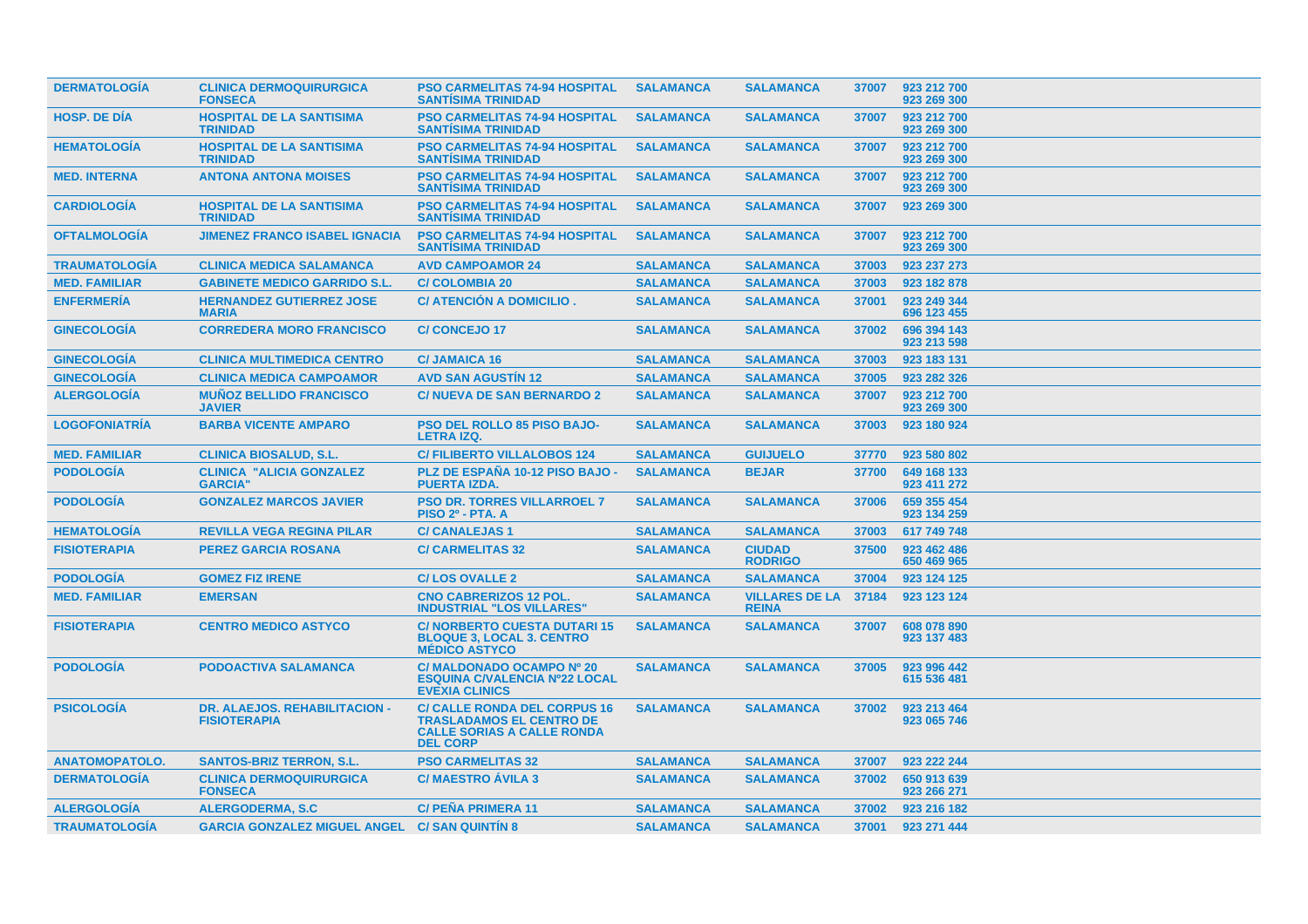| <b>REUMATOLOGIA</b>    | <b>HOSPITAL DE LA SANTISIMA</b><br><b>TRINIDAD</b>            | <b>PSO CARMELITAS 74-94 HOSPITAL</b><br><b>SANTISIMA TRINIDAD</b> | <b>SALAMANCA</b> | <b>SALAMANCA</b>                |       | 37007 923 269 300          |           |                                      |
|------------------------|---------------------------------------------------------------|-------------------------------------------------------------------|------------------|---------------------------------|-------|----------------------------|-----------|--------------------------------------|
| <b>DERMATOLOGIA</b>    | <b>SANTOS DURAN JUAN CARLOS</b>                               | <b>PSO CARMELITAS 74-94 HOSPITAL</b><br><b>SANTISIMA TRINIDAD</b> | <b>SALAMANCA</b> | <b>SALAMANCA</b>                | 37007 | 923 212 700<br>923 269 300 |           |                                      |
| <b>ONCOLOGIA</b>       | <b>HOSPITAL DE LA SANTISIMA</b><br><b>TRINIDAD</b>            | <b>PSO CARMELITAS 74-94 HOSPITAL</b><br><b>SANTISIMA TRINIDAD</b> | <b>SALAMANCA</b> | <b>SALAMANCA</b>                | 37007 | 923 212 700<br>923 269 300 |           |                                      |
| <b>ANESTESIOLOGIA</b>  | <b>HOSPITAL DE LA SANTISIMA</b><br><b>TRINIDAD</b>            | <b>PSO CARMELITAS 74-94 HOSPITAL</b><br><b>SANTISIMA TRINIDAD</b> | <b>SALAMANCA</b> | <b>SALAMANCA</b>                | 37007 | 923 212 700<br>923 269 300 |           |                                      |
| <b>MED. NUCLEAR</b>    | <b>GAMMAIMAGEN, S.L.P.</b>                                    | <b>PSO CARMELITAS 74-94 HOSPITAL</b><br><b>SANTISIMA TRINIDAD</b> | <b>SALAMANCA</b> | <b>SALAMANCA</b>                | 37007 | 923 269 300                |           |                                      |
| <b>DERMATOLOGÍA</b>    | <b>HOSPITAL DE LA SANTISIMA</b><br><b>TRINIDAD</b>            | <b>PSO CARMELITAS 74-94 HOSPITAL</b><br><b>SANTISIMA TRINIDAD</b> | <b>SALAMANCA</b> | <b>SALAMANCA</b>                | 37007 | 923 269 300                |           |                                      |
| <b>ANESTESIOLOGIA</b>  | <b>GOMEZ BOLAO MARIA</b><br><b>INMACULADA</b>                 | <b>PSO CARMELITAS 74-94 HOSPITAL</b><br><b>SANTISIMA TRINIDAD</b> | <b>SALAMANCA</b> | <b>SALAMANCA</b>                | 37007 | 923 614 710<br>687 853 729 |           |                                      |
| <b>NEUMOLOGIA</b>      | <b>HOSPITAL DE LA SANTISIMA</b><br><b>TRINIDAD</b>            | <b>PSO CARMELITAS 74-94 HOSPITAL</b><br><b>SANTISIMA TRINIDAD</b> | <b>SALAMANCA</b> | <b>SALAMANCA</b>                | 37007 | 923 212 700<br>923 269 300 |           |                                      |
| <b>TRAUMATOLOGIA</b>   | <b>HOSPITAL DE LA SANTISIMA</b><br><b>TRINIDAD</b>            | <b>PSO CARMELITAS 74-94 HOSPITAL</b><br><b>SANTISIMA TRINIDAD</b> | <b>SALAMANCA</b> | <b>SALAMANCA</b>                | 37007 | 923 269 300                |           |                                      |
| <b>TRAUMATOLOGIA</b>   | <b>GARCIA GONZALEZ MIGUEL ANGEL</b>                           | <b>PSO CARMELITAS 74-94 HOSPITAL</b><br><b>SANTÍSIMA TRINIDAD</b> | <b>SALAMANCA</b> | <b>SALAMANCA</b>                | 37007 | 923 212 700<br>923 269 300 |           |                                      |
| <b>UROLOGÍA</b>        | <b>CLINICA UROLOGICA DR. MANUEL</b><br><b>HERRERO, S.L.P.</b> | <b>PSO CARMELITAS 74-94 HOSPITAL</b><br><b>SANTISIMA TRINIDAD</b> | <b>SALAMANCA</b> | <b>SALAMANCA</b>                | 37007 | 923 212 700                |           |                                      |
| <b>NEUROLOGÍA</b>      | <b>GAY PUENTE FRANCISCO JAVIER</b>                            | <b>PSO CARMELITAS 74-94 HOSPITAL</b><br><b>SANTISIMA TRINIDAD</b> | <b>SALAMANCA</b> | <b>SALAMANCA</b>                | 37007 | 617 749 748<br>923 212 700 |           |                                      |
| <b>AREAS PEDIÁTRI.</b> | <b>HERNANDEZ BENITO PATROCINIO</b>                            | <b>PSO CARMELITAS 74-94 HOSPITAL</b><br><b>SANTISIMA TRINIDAD</b> | <b>SALAMANCA</b> | <b>SALAMANCA</b>                | 37007 | 923 212 700<br>923 269 300 |           |                                      |
| <b>DERMATOLOGÍA</b>    | <b>CLINICA MEDICA CAMPOAMOR</b>                               | <b>PSO CARMELITAS 74-94 HOSPITAL</b><br><b>SANTISIMA TRINIDAD</b> | <b>SALAMANCA</b> | <b>SALAMANCA</b>                | 37007 | 696 459 649<br>923 269 787 |           |                                      |
| <b>NEUROLOGIA</b>      | <b>LOPEZ ALBURQUERQUE JOSE</b><br><b>TOMAS</b>                | <b>PSO CARMELITAS 74-94 HOSPITAL</b><br><b>SANTISIMA TRINIDAD</b> | <b>SALAMANCA</b> | <b>SALAMANCA</b>                | 37007 | 923 212 700<br>923 269 300 |           |                                      |
| <b>DIGESTIVO</b>       | <b>HOSPITAL DE LA SANTISIMA</b><br><b>TRINIDAD</b>            | <b>PSO CARMELITAS 74-94 HOSPITAL</b><br><b>SANTISIMA TRINIDAD</b> | <b>SALAMANCA</b> | <b>SALAMANCA</b>                | 37007 | 923 269 300                |           |                                      |
| <b>MED. FAMILIAR</b>   | <b>GARCIA MARTIN ELEUTERIA</b><br><b>MERCEDES</b>             | <b>AVD ESPAÑA 19</b>                                              | <b>SALAMANCA</b> | <b>CIUDAD</b><br><b>RODRIGO</b> | 37500 | 923 480 808                |           |                                      |
| <b>MED. FAMILIAR</b>   | <b>MARTIN MARTIN ALICIA</b>                                   | <b>C/ ANTONIO MACHADO 4</b>                                       | <b>SALAMANCA</b> | <b>BEJAR</b>                    | 37700 | 923 411 242<br>609 857 995 |           |                                      |
| <b>MED. FAMILIAR</b>   | PEREZ-SOLORZANO SANCHEZ<br><b>MARIA JESUS</b>                 | C/ ATENCIÓN A DOMICILIO.                                          | <b>SALAMANCA</b> | <b>CIUDAD</b><br><b>RODRIGO</b> | 37500 | 900 282 828                |           |                                      |
| <b>ENFERMERÍA</b>      | <b>SERVI-PRACT</b>                                            | C/ ATENCIÓN A DOMICILIO.                                          | <b>SALAMANCA</b> | <b>SALAMANCA</b>                | 37001 | 923 160 059<br>609 875 486 |           |                                      |
| <b>ANÁLISIS</b>        | <b>LABORATORIO ECHEVARNE</b>                                  | <b>AVD SAN AGUSTIN 12</b>                                         | <b>SALAMANCA</b> | <b>SALAMANCA</b>                | 37005 | 900 909 110                |           |                                      |
| <b>PSIQUIATRÍA</b>     | <b>CLINICA MEDICA CAMPOAMOR</b>                               | <b>AVD SAN AGUSTIN 12</b>                                         | <b>SALAMANCA</b> | <b>SALAMANCA</b>                | 37005 | 923 282 326                | <b>SI</b> | Pulsa aquí para pedir tu cita online |
| <b>PODOLOGÍA</b>       | <b>BASAS GARCIA FELIPE</b>                                    | <b>C/ EMILIO ALEMANY 2</b>                                        | <b>SALAMANCA</b> | <b>GUIJUELO</b>                 | 37770 | 923 216 469                |           |                                      |
| <b>CARDIOLOGIA</b>     | <b>CLINICA CARDIOLOGICA DOCTOR</b><br><b>COLLADO, S.L.</b>    | <b>C/ MARIA AUXILIADORA 8</b>                                     | <b>SALAMANCA</b> | <b>SALAMANCA</b>                | 37004 | 923 218 380<br>923 124 675 |           |                                      |
| <b>CIRUGÍA GENERAL</b> | <b>HERNANDEZ COSIDO MARIA</b><br><b>LOURDES</b>               | PSO CANALEJAS 138 PISO 4º -<br><b>PUERTA C</b>                    | <b>SALAMANCA</b> | <b>SALAMANCA</b>                | 37001 | 923 262 563                |           |                                      |
| <b>MED. FAMILIAR</b>   | <b>SALVADOR GRANDE LUIS MIGUEL</b>                            | <b>C/VALENCIA 47</b>                                              | <b>SALAMANCA</b> | <b>SALAMANCA</b>                | 37005 | 923 282 086                |           |                                      |
| <b>ANÁLISIS</b>        | <b>LABORATORIO ECHEVARNE</b>                                  | <b>C/ CRISTO DE LOS MILAGROS 12</b>                               | <b>SALAMANCA</b> | <b>SALAMANCA</b>                | 37002 | 900 909 110                |           |                                      |
| <b>DERMATOLOGÍA</b>    | <b>CLINICA DERMATOLOGICA DR</b><br><b>GARCIA DORADO C.B.</b>  | <b>PLZ POETA IGLESIAS 6 EDIFICIO</b><br><b>GRAN HOTEL</b>         | <b>SALAMANCA</b> | <b>SALAMANCA</b>                |       | 37001 923 259 856          |           |                                      |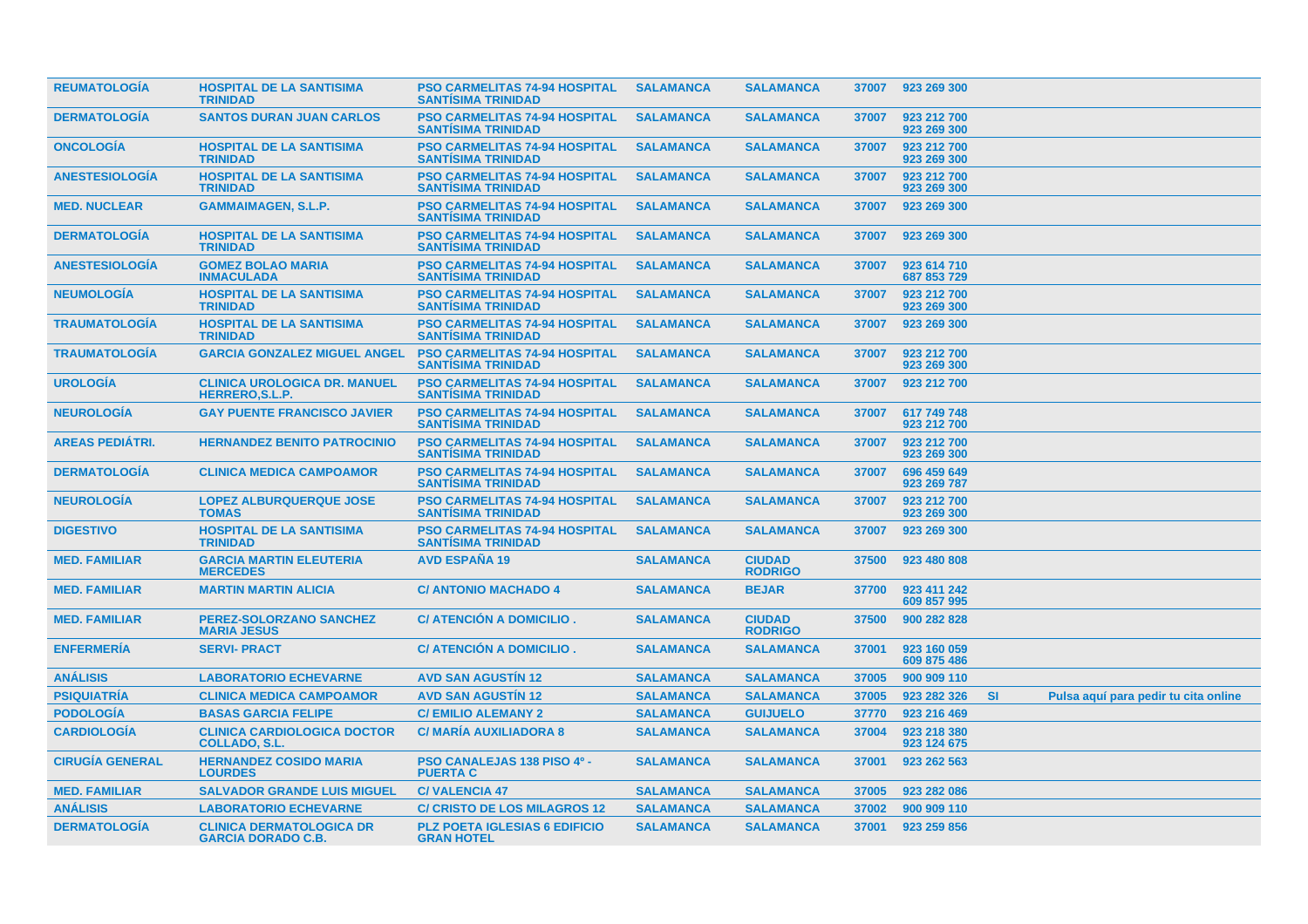| <b>ANÁLISIS</b>        | <b>MEGALAB</b>                                     | <b>C/POZO HILERA 36</b>                                                                        | <b>SALAMANCA</b> | <b>SALAMANCA</b> | 37002 | 923 260 179                |
|------------------------|----------------------------------------------------|------------------------------------------------------------------------------------------------|------------------|------------------|-------|----------------------------|
| <b>ANÁLISIS</b>        | <b>MEGALAB</b>                                     | PLZ ESPAÑA 10-12                                                                               | <b>SALAMANCA</b> | <b>BEJAR</b>     | 37700 | 923 411 272                |
| <b>AREAS PEDIÁTRI.</b> | <b>LOPEZ-BERGES NUÑO CARLOS</b>                    | <b>C/TAVIRA 3</b>                                                                              | <b>SALAMANCA</b> | <b>SALAMANCA</b> | 37008 | 639 665 228<br>923 214 780 |
| <b>OFTALMOLOGÍA</b>    | <b>RODRIGUEZ VICENTE GUMERSINDO</b>                | C/ CONDES DE CRESPO RASCON 12 SALAMANCA<br>$-22$                                               |                  | <b>SALAMANCA</b> | 37002 | 923 260 716                |
| <b>ENFERMERÍA</b>      | <b>CENTRO MEDICO ASTYCO</b>                        | <b>C/NORBERTO CUESTA DUTARI 15</b><br><b>BLOQUE 3, LOCAL 3. CENTRO</b><br><b>MÉDICO ASTYCO</b> | <b>SALAMANCA</b> | <b>SALAMANCA</b> | 37007 | 923 137 483                |
| <b>NEUROCIRUGIA</b>    | <b>HOSPITAL DE LA SANTISIMA</b><br><b>TRINIDAD</b> | <b>PSO CARMELITAS 74-94</b><br><b>POLICLINICA SANTISIMA TRINIDAD</b>                           | <b>SALAMANCA</b> | <b>SALAMANCA</b> | 37007 | 923 212 700                |
| <b>PSICOLOGÍA</b>      | <b>CENTRO SALMANTINO</b><br><b>PSICOLOGOS</b>      | <b>C/ CORRALES DE MONROY 36-42</b><br>OF. 25-26                                                | <b>SALAMANCA</b> | <b>SALAMANCA</b> | 37001 | 923 175 833                |
| <b>GINECOLOGÍA</b>     | <b>RODRIGUEZ BRAVO TOMAS</b><br><b>CARLOS</b>      | <b>PSO CARMELITAS 32</b>                                                                       | <b>SALAMANCA</b> | <b>SALAMANCA</b> | 37002 | 617 949 038                |
| <b>TRAUMATOLOGIA</b>   | <b>PAMPANO PEREZ ANDRES</b>                        | <b>PSO CARMELITAS 11</b>                                                                       | <b>SALAMANCA</b> | <b>SALAMANCA</b> | 37002 | 923 218 888                |
| <b>O.R.L.</b>          | <b>DEL CAÑIZO ALVAREZ AGUSTIN</b>                  | <b>C/ GRAN VIA 36</b>                                                                          | <b>SALAMANCA</b> | <b>SALAMANCA</b> | 37001 | 923 214 051<br>923 212 986 |
| <b>GINECOLOGÍA</b>     | <b>RODRIGUEZ BRAVO TOMAS</b><br><b>CARLOS</b>      | C/ COLÓN 23                                                                                    | <b>SALAMANCA</b> | <b>BEJAR</b>     | 37700 | 617 949 038                |
| <b>CIRUGÍA GENERAL</b> | <b>ANGOSO CLAVIJO MARIA</b>                        | <b>C/ GRAN VIA 45</b>                                                                          | <b>SALAMANCA</b> | <b>SALAMANCA</b> | 37001 | 923 270 586                |
| <b>C. VASCULAR</b>     | <b>INGELMO MORIN ALFREDO</b>                       | <b>PSO CARMELITAS 74-94 HOSPITAL</b><br><b>SANTISIMA TRINIDAD</b>                              | <b>SALAMANCA</b> | <b>SALAMANCA</b> | 37007 | 923 212 700<br>923 269 300 |
| <b>PSIQUIATRÍA</b>     | <b>CORTES MORALES BENJAMIN</b>                     | <b>PSO CARMELITAS 74-94 HOSPITAL</b><br><b>SANTISIMA TRINIDAD</b>                              | <b>SALAMANCA</b> | <b>SALAMANCA</b> | 37007 | 923 212 700<br>923 269 300 |
| <b>MED. INTERNA</b>    | <b>MATEOS SANCHEZ ANTONIO</b>                      | <b>PSO CARMELITAS 74-94 HOSPITAL</b><br><b>SANTISIMA TRINIDAD</b>                              | <b>SALAMANCA</b> | <b>SALAMANCA</b> | 37007 | 923 212 700<br>923 269 300 |
| <b>ALERGOLOGIA</b>     | <b>ALERGOASMA</b>                                  | <b>PSO CARMELITAS 74-94 HOSPITAL</b><br><b>SANTÍSIMA TRINIDAD</b>                              | <b>SALAMANCA</b> | <b>SALAMANCA</b> | 37007 | 923 212 700<br>923 269 300 |
| <b>C. VASCULAR</b>     | <b>HOSPITAL DE LA SANTISIMA</b><br><b>TRINIDAD</b> | <b>PSO CARMELITAS 74-94 HOSPITAL</b><br><b>SANTISIMA TRINIDAD</b>                              | <b>SALAMANCA</b> | <b>SALAMANCA</b> | 37007 | 923 212 700<br>923 269 300 |
| <b>UROLOGÍA</b>        | <b>GARCIA GARCIA MIGUEL ANGEL</b>                  | <b>PSO CARMELITAS 74-94 HOSPITAL</b><br><b>SANTISIMA TRINIDAD</b>                              | <b>SALAMANCA</b> | <b>SALAMANCA</b> | 37007 | 923 269 300                |
| <b>HOSP. GENERAL</b>   | <b>HOSPITAL DE LA SANTISIMA</b><br><b>TRINIDAD</b> | <b>PSO CARMELITAS 74-94 HOSPITAL</b><br><b>SANTISIMA TRINIDAD</b>                              | <b>SALAMANCA</b> | <b>SALAMANCA</b> | 37007 | 923 212 700<br>923 269 300 |
| <b>TRAUMATOLOGIA</b>   | <b>CLINICA MEDICA CAMPOAMOR</b>                    | <b>PSO CARMELITAS 74-94 HOSPITAL</b><br><b>SANTISIMA TRINIDAD</b>                              | <b>SALAMANCA</b> | <b>SALAMANCA</b> | 37007 | 923 236 459<br>696 459 649 |
| <b>ENDOCRINOLOGÍA</b>  | <b>VILLABONA SANCHEZ VICENTE</b>                   | <b>PSO CARMELITAS 74-94 HOSPITAL</b><br><b>SANTISIMA TRINIDAD</b>                              | <b>SALAMANCA</b> | <b>SALAMANCA</b> | 37007 | 923 212 700<br>923 269 300 |
| <b>ANESTESIOLOGÍA</b>  | <b>RODRIGUEZ CONDE MARIA</b><br><b>CONSOLACION</b> | <b>PSO CARMELITAS 74-94 HOSPITAL</b><br><b>SANTISIMA TRINIDAD</b>                              | <b>SALAMANCA</b> | <b>SALAMANCA</b> | 37007 | 923 219 791                |
| <b>PSIQUIATRÍA</b>     | <b>ISCAR URRUTIA MIRIAM</b>                        | <b>PSO CARMELITAS 74-94 HOSPITAL</b><br><b>SANTÍSIMA TRINIDAD</b>                              | <b>SALAMANCA</b> | <b>SALAMANCA</b> | 37007 | 923 212 700<br>923 269 300 |
| <b>MED. INTERNA</b>    | <b>SANCHEZ RODILLA TOMAS JESUS</b>                 | <b>PSO CARMELITAS 74-94 HOSPITAL</b><br><b>SANTISIMA TRINIDAD</b>                              | <b>SALAMANCA</b> | <b>SALAMANCA</b> | 37007 | 923 212 700<br>923 269 300 |
| <b>ALERGOLOGÍA</b>     | <b>MUÑOZ BELLIDO FRANCISCO</b><br><b>JAVIER</b>    | <b>PSO CARMELITAS 74-94 HOSPITAL</b><br><b>SANTISIMA TRINIDAD</b>                              | <b>SALAMANCA</b> | <b>SALAMANCA</b> | 37007 | 923 212 700<br>923 269 300 |
| <b>C. VASCULAR</b>     | <b>HOSPITAL DE LA SANTISIMA</b><br><b>TRINIDAD</b> | <b>PSO CARMELITAS 74-94 HOSPITAL</b><br><b>SANTISIMA TRINIDAD</b>                              | <b>SALAMANCA</b> | <b>SALAMANCA</b> | 37007 | 923 269 300                |
| <b>MED. INTERNA</b>    | <b>HOSPITAL DE LA SANTISIMA</b><br><b>TRINIDAD</b> | <b>PSO CARMELITAS 74-94 HOSPITAL</b><br><b>SANTISIMA TRINIDAD</b>                              | <b>SALAMANCA</b> | <b>SALAMANCA</b> |       | 37007 923 269 300          |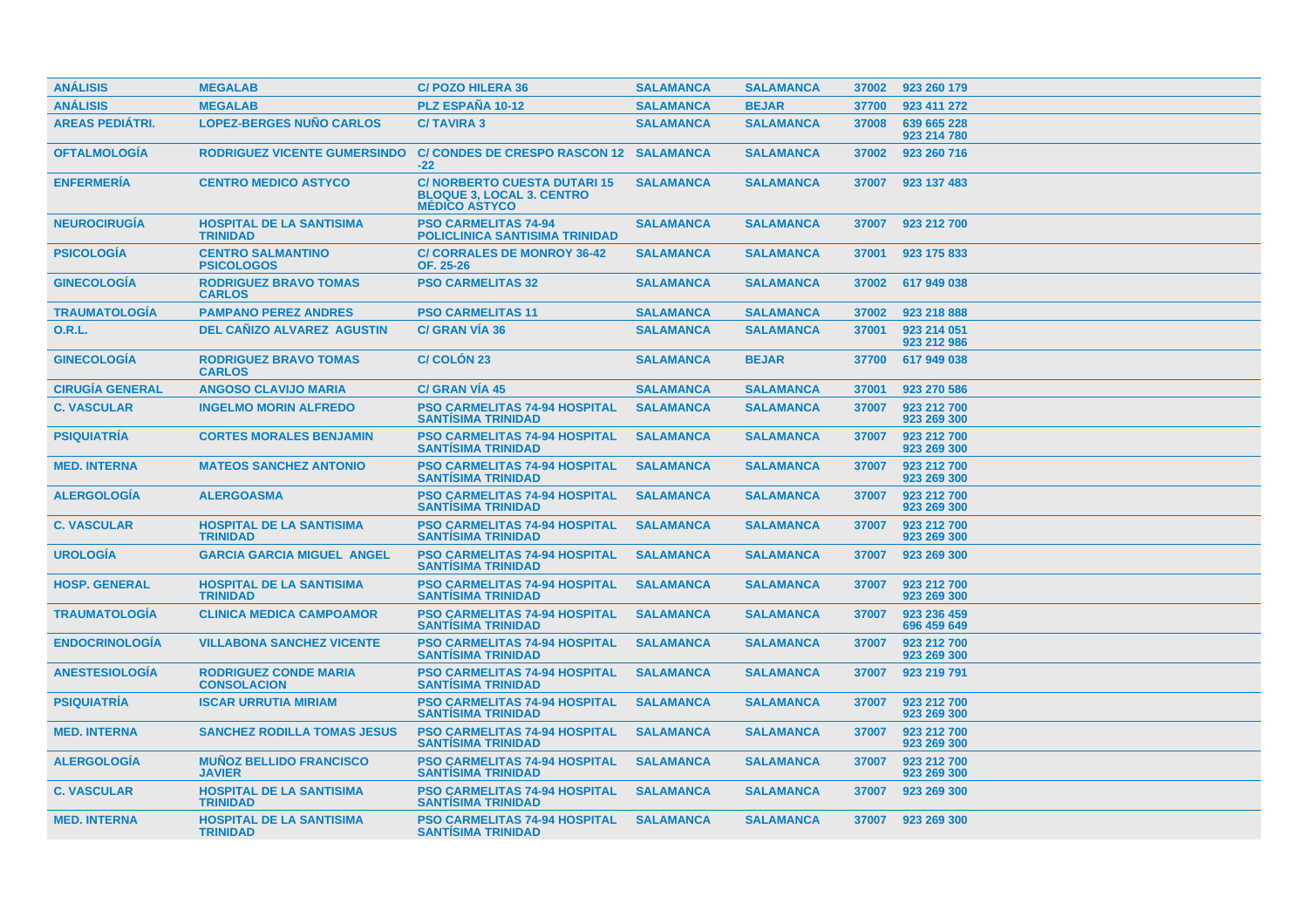| <b>GINECOLOGÍA</b>     | <b>GARCIA LOPEZ, IRENE</b>                                  | <b>C/POLLO MARTIN 21</b>                                                                                                       | <b>SALAMANCA</b> | <b>SALAMANCA</b>                         | 37005 | 923 240 445                |
|------------------------|-------------------------------------------------------------|--------------------------------------------------------------------------------------------------------------------------------|------------------|------------------------------------------|-------|----------------------------|
| <b>MED. FAMILIAR</b>   | <b>RODRIGUEZ HERRERO EUDOXIO</b>                            | <b>C/ AGRICULTURA 2</b>                                                                                                        | <b>SALAMANCA</b> | <b>SALAMANCA</b>                         | 37004 | 923 225 945                |
| <b>ALERGOLOGÍA</b>     | <b>ALERGOASMA</b>                                           | <b>C/PINTO 2</b>                                                                                                               | <b>SALAMANCA</b> | <b>SALAMANCA</b>                         | 37001 | 923 264 061                |
| <b>NEUROCIRUGÍA</b>    | <b>ONZAIN BEOBIDE JOSE IGNACIO</b>                          | <b>AVD ALEMANIA 84</b>                                                                                                         | <b>SALAMANCA</b> | <b>SALAMANCA</b>                         | 37007 | 923 269 300                |
| <b>UROLOGÍA</b>        | <b>CLINICA MULTIMEDICA CENTRO</b>                           | <b>C/JAMAICA 16</b>                                                                                                            | <b>SALAMANCA</b> | <b>SALAMANCA</b>                         | 37003 | 923 183 131                |
| <b>CIRUGÍA GENERAL</b> | <b>CLINICA MEDICA CAMPOAMOR</b>                             | <b>AVD SAN AGUSTIN 12</b>                                                                                                      | <b>SALAMANCA</b> | <b>SALAMANCA</b>                         | 37005 | 923 282 326                |
| <b>REHABILITACIÓN</b>  | <b>CLINICA MEDICA CAMPOAMOR</b>                             | <b>AVD SAN AGUSTIN 12</b>                                                                                                      | <b>SALAMANCA</b> | <b>SALAMANCA</b>                         | 37005 | 923 282 326                |
| <b>MED. INTERNA</b>    | <b>MATEOS SANCHEZ ANTONIO</b>                               | <b>C/AZAFRANAL 41</b>                                                                                                          | <b>SALAMANCA</b> | <b>SALAMANCA</b>                         | 37002 | 923 262 544                |
| <b>C. REPARADORA</b>   | <b>POLICLINICA FISIOMED, S.L.</b>                           | <b>PSO CANALEJAS 75</b>                                                                                                        | <b>SALAMANCA</b> | <b>SALAMANCA</b>                         | 37001 | 923 270 852<br>923 281 169 |
| <b>PODOLOGIA</b>       | <b>CLINICA DEL PIE A. TENA</b>                              | C/ JUAN DE LA CIERVA 5 PISO BAJO SALAMANCA                                                                                     |                  | <b>SALAMANCA</b>                         | 37004 | 661 711 726<br>923 238 312 |
| <b>OFTALMOLOGIA</b>    | clinica oftalmologica insadof                               | C/ PRADO 4 PISO 1º, LETRA A                                                                                                    | <b>SALAMANCA</b> | <b>SALAMANCA</b>                         | 37002 | 923 268 707                |
| <b>LOGOPEDIA</b>       | <b>RODRIGUEZ VELASCO JERUSA</b>                             | PLZ DE ESPAÑA (EDIFICIO ESPAÑA)<br>406 5-6                                                                                     | <b>SALAMANCA</b> | <b>SALAMANCA</b>                         | 37004 | 639 485 616<br>923 251 111 |
| <b>ODONTOESTOMATOL</b> | <b>CLINICA DENTAL DR. TERRON,</b><br>S.L.P.                 | <b>C/ MARQUESA DE ALMARZA 21-25</b>                                                                                            | <b>SALAMANCA</b> | <b>SALAMANCA</b>                         | 37001 | 923 213 594<br>666 145 856 |
| <b>PODOLOGÍA</b>       | <b>GARCIA CORREDERA ANTONIO</b>                             | <b>C/HONDA14</b>                                                                                                               | <b>SALAMANCA</b> | <b>PEÑARANDA DE</b><br><b>BRACAMONTE</b> | 37300 | 923 046 000<br>692 155 152 |
| <b>PODOLOGIA</b>       | exevia clinics                                              | C/ MALDONADO OCAMPO Nº 20<br><b>ESQUINA C/VALENCIA Nº22 LOCAL</b><br><b>EVEXIA CLINICS</b>                                     | <b>SALAMANCA</b> | <b>SALAMANCA</b>                         | 37005 | 923 996 442                |
| <b>REHABILITACIÓN</b>  | DR. ALAEJOS. REHABILITACION -<br><b>FISIOTERAPIA</b>        | <b>C/ CALLE RONDA DEL CORPUS 16</b><br><b>TRASLADAMOS EL CENTRO DE</b><br><b>CALLE SORIAS A CALLE RONDA</b><br><b>DEL CORP</b> | <b>SALAMANCA</b> | <b>SALAMANCA</b>                         | 37002 | 923 213 464<br>923 065 746 |
| <b>PSICOLOGÍA</b>      | <b>GABINETE DE PSICOLOGIA DE</b><br><b>BEJAR</b>            | <b>C/ CALLE ANTONIO MACHADO 4</b>                                                                                              | <b>SALAMANCA</b> | <b>BEJAR</b>                             | 37700 | 647 999 920<br>923 411 242 |
| <b>NEFROLOGIA</b>      | <b>HOSPITAL DE LA SANTISIMA</b><br><b>TRINIDAD</b>          | <b>PSO CARMELITAS 74-94</b>                                                                                                    | <b>SALAMANCA</b> | <b>SALAMANCA</b>                         | 37007 | 923 212 700                |
| <b>ANÁLISIS</b>        | <b>MEGALAB</b>                                              | <b>C/POLLO MARTIN 16</b>                                                                                                       | <b>SALAMANCA</b> | <b>SALAMANCA</b>                         | 37005 | 923 250 754                |
| <b>OFTALMOLOGIA</b>    | <b>CTRO.OFTALMOLOGICO DE</b><br><b>CASTILLA Y LEON S.L.</b> | <b>C/ZAMORA 49</b>                                                                                                             | <b>SALAMANCA</b> | <b>SALAMANCA</b>                         | 37002 | 923 215 666                |
| <b>GINECOLOGÍA</b>     | <b>GINECOLOGA Y OBSTETRICA</b><br><b>SALAMANCA, S.L.</b>    | C/ CONDES DE CRESPO RASCÓN 35 SALAMANCA                                                                                        |                  | <b>SALAMANCA</b>                         | 37002 | 923 260 552                |
| <b>C. VASCULAR</b>     | <b>INGELMO MORIN ALFREDO</b>                                | <b>C/ WENCES MORENO 21-23</b>                                                                                                  | <b>SALAMANCA</b> | <b>SALAMANCA</b>                         | 37006 | 923 120 101                |
| <b>GINECOLOGÍA</b>     | PEÑALOSA RUIZ LUIS ANTONIO                                  | <b>C/ESPOZ Y MINA 22</b>                                                                                                       | <b>SALAMANCA</b> | <b>SALAMANCA</b>                         | 37002 | 923 218 628                |
| <b>URGENCIAS</b>       | <b>HOSPITAL DE LA SANTISIMA</b><br><b>TRINIDAD</b>          | <b>PSO CARMELITAS 74-94 HOSPITAL</b><br><b>SANTISIMA TRINIDAD</b>                                                              | <b>SALAMANCA</b> | <b>SALAMANCA</b>                         | 37007 | 923 212 700<br>923 269 300 |
| <b>CIRUGÍA GENERAL</b> | <b>HOSPITAL DE LA SANTISIMA</b><br><b>TRINIDAD</b>          | <b>PSO CARMELITAS 74-94 HOSPITAL</b><br><b>SANTISIMA TRINIDAD</b>                                                              | <b>SALAMANCA</b> | <b>SALAMANCA</b>                         | 37007 | 923 269 300                |
| <b>GINECOLOGÍA</b>     | <b>SANCHEZ APARICIO SANTOS</b>                              | <b>PSO CARMELITAS 74-94 HOSPITAL</b><br><b>SANTISIMA TRINIDAD</b>                                                              | <b>SALAMANCA</b> | <b>SALAMANCA</b>                         | 37007 | 923 269 300                |
| <b>CIRUGÍA GENERAL</b> | <b>HERNANDEZ COSIDO MARIA</b><br><b>LOURDES</b>             | <b>PSO CARMELITAS 74-94 HOSPITAL</b><br><b>SANTISIMA TRINIDAD</b>                                                              | <b>SALAMANCA</b> | <b>SALAMANCA</b>                         | 37007 | 923 212 700                |
| <b>NEUROLOGIA</b>      | <b>CACHO GUTIERREZ JESUS</b>                                | <b>PSO CARMELITAS 74-94 HOSPITAL</b><br><b>SANTISIMA TRINIDAD</b>                                                              | <b>SALAMANCA</b> | <b>SALAMANCA</b>                         | 37007 | 923 212 700<br>923 269 300 |
| <b>HEMATOLOGIA</b>     | <b>HOSPITAL DE LA SANTISIMA</b><br><b>TRINIDAD</b>          | <b>PSO CARMELITAS 74-94 HOSPITAL</b><br><b>SANTISIMA TRINIDAD</b>                                                              | <b>SALAMANCA</b> | <b>SALAMANCA</b>                         | 37007 | 923 269 300                |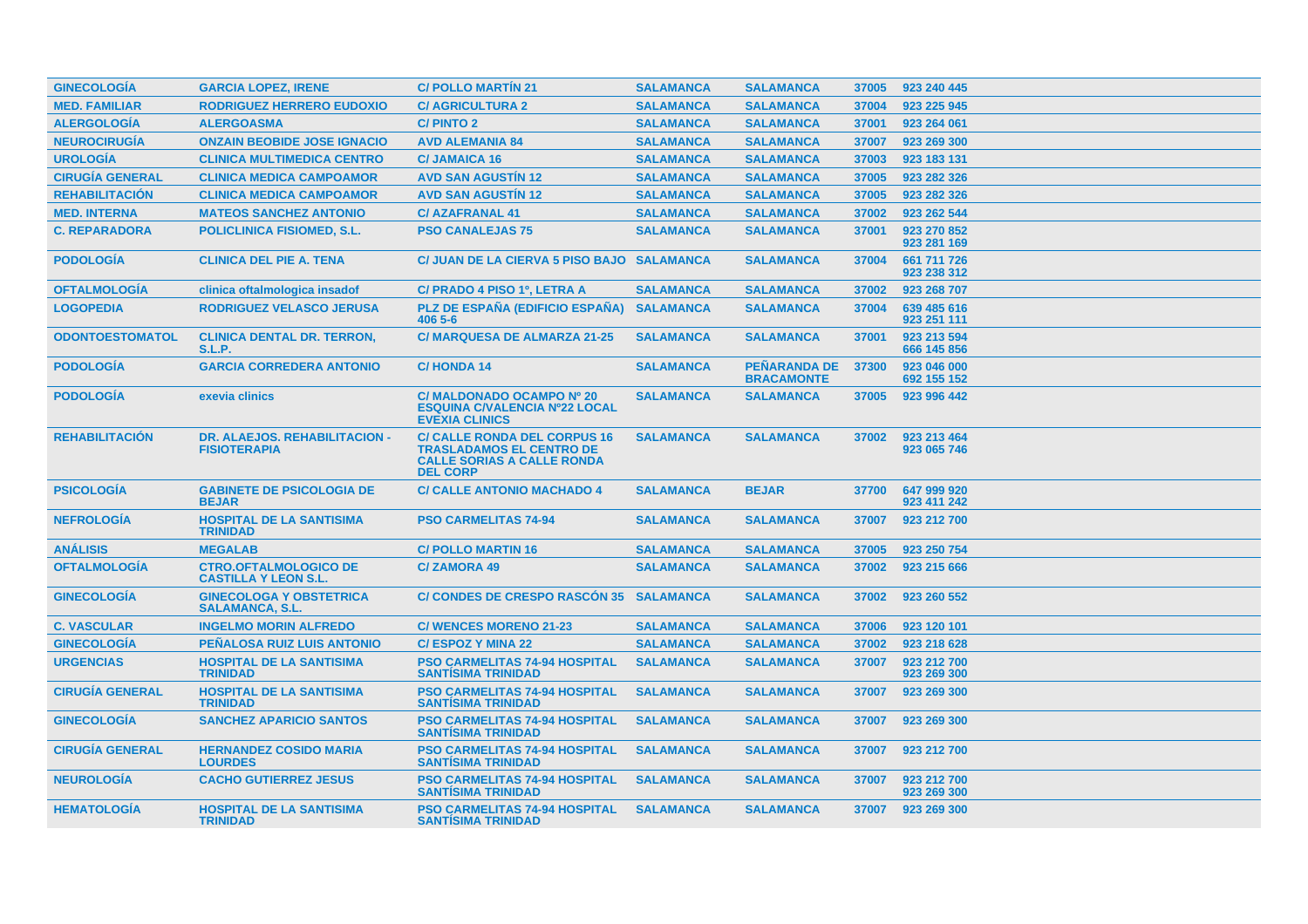| <b>ANÁLISIS</b>        | <b>HOSPITAL DE LA SANTISIMA</b><br><b>TRINIDAD</b>           | <b>PSO CARMELITAS 74-94 HOSPITAL</b><br><b>SANTISIMA TRINIDAD</b> | <b>SALAMANCA</b> | <b>SALAMANCA</b>                         | 37007 | 923 269 300                |           |                                      |
|------------------------|--------------------------------------------------------------|-------------------------------------------------------------------|------------------|------------------------------------------|-------|----------------------------|-----------|--------------------------------------|
| <b>TRAUMATOLOGIA</b>   | <b>CENTRO MEDICO ASTYCO</b>                                  | <b>PSO CARMELITAS 74-94 HOSPITAL</b><br><b>SANTISIMA TRINIDAD</b> | <b>SALAMANCA</b> | <b>SALAMANCA</b>                         | 37007 | 617 749 748<br>923 212 700 |           |                                      |
| <b>URGENCIAS</b>       | <b>HOSPITAL DE LA SANTISIMA</b><br><b>TRINIDAD</b>           | <b>PSO CARMELITAS 74-94 HOSPITAL</b><br><b>SANTISIMA TRINIDAD</b> | <b>SALAMANCA</b> | <b>SALAMANCA</b>                         | 37007 | 923 269 300                |           |                                      |
| <b>C. PEDIÁTRICA</b>   | <b>HOSPITAL DE LA SANTISIMA</b><br><b>TRINIDAD</b>           | <b>PSO CARMELITAS 74-94 HOSPITAL</b><br><b>SANTISIMA TRINIDAD</b> | <b>SALAMANCA</b> | <b>SALAMANCA</b>                         | 37007 | 923 269 300                |           |                                      |
| <b>GINECOLOGIA</b>     | <b>CLINICA MULTIMEDICA CENTRO</b>                            | <b>PSO CARMELITAS 74-94 HOSPITAL</b><br><b>SANTISIMA TRINIDAD</b> | <b>SALAMANCA</b> | <b>SALAMANCA</b>                         | 37007 | 923 212 700<br>923 269 300 |           |                                      |
| <b>GINECOLOGÍA</b>     | <b>PEÑALOSA RUIZ LUIS ANTONIO</b>                            | <b>PSO CARMELITAS 74-94 HOSPITAL</b><br><b>SANTISIMA TRINIDAD</b> | <b>SALAMANCA</b> | <b>SALAMANCA</b>                         | 37007 | 923 212 700<br>923 269 300 |           |                                      |
| <b>GINECOLOGIA</b>     | <b>CORRAL DE LA CRUZ MARIA</b><br><b>GENOVEVA</b>            | <b>PSO CARMELITAS 74-94 HOSPITAL</b><br><b>SANTÍSIMA TRINIDAD</b> | <b>SALAMANCA</b> | <b>SALAMANCA</b>                         | 37007 | 923 212 700<br>923 269 300 |           |                                      |
| <b>CIRUGÍA GENERAL</b> | <b>MONTEJO MAILLO BEATRIZ</b>                                | <b>PSO CARMELITAS 74-94 HOSPITAL</b><br><b>SANTISIMA TRINIDAD</b> | <b>SALAMANCA</b> | <b>SALAMANCA</b>                         | 37007 |                            |           |                                      |
| <b>ANESTESIOLOGIA</b>  | <b>RODRIGUEZ CONDE MARIA</b><br><b>CONSOLACION</b>           | <b>PSO CARMELITAS 74-94 HOSPITAL</b><br><b>SANTISIMA TRINIDAD</b> | <b>SALAMANCA</b> | <b>SALAMANCA</b>                         | 37007 | 923 269 300                |           |                                      |
| <b>CIRUGÍA GENERAL</b> | <b>CLINICA MEDICA CAMPOAMOR</b>                              | <b>PSO CARMELITAS 74-94 HOSPITAL</b><br><b>SANTISIMA TRINIDAD</b> | <b>SALAMANCA</b> | <b>SALAMANCA</b>                         | 37007 | 923 269 787<br>923 212 700 |           |                                      |
| <b>AREAS PEDIÁTRI.</b> | <b>SECO CALVO, Mª JULIA</b>                                  | <b>PSO CARMELITAS 74-94 HOSPITAL</b><br><b>SANTISIMA TRINIDAD</b> | <b>SALAMANCA</b> | <b>SALAMANCA</b>                         | 37007 | 923 212 700<br>923 269 300 |           |                                      |
| <b>ANESTESIOLOGÍA</b>  | <b>HOSPITAL DE LA SANTISIMA</b><br><b>TRINIDAD</b>           | <b>PSO CARMELITAS 74-94 HOSPITAL</b><br><b>SANTISIMA TRINIDAD</b> | <b>SALAMANCA</b> | <b>SALAMANCA</b>                         | 37007 | 923 269 300                |           |                                      |
| <b>TRAUMATOLOGIA</b>   | <b>FLORES GARCIA PAULINA</b><br><b>MANUELA</b>               | <b>PSO CARMELITAS 74-94 HOSPITAL</b><br><b>SANTISIMA TRINIDAD</b> | <b>SALAMANCA</b> | <b>SALAMANCA</b>                         | 37007 | 923 212 700<br>923 269 300 |           |                                      |
| <b>PODOLOGÍA</b>       | <b>HERNANDEZ CALVO MANUELA</b>                               | <b>C/ZAMORA 67</b>                                                | <b>SALAMANCA</b> | <b>SALAMANCA</b>                         | 37002 | 923 217 999                |           |                                      |
| <b>CARDIOLOGÍA</b>     | <b>ORIA VIDAL JORGE</b>                                      | <b>AVD CAMPOAMOR 24</b>                                           | <b>SALAMANCA</b> | <b>SALAMANCA</b>                         | 37003 | 923 237 273                |           |                                      |
| <b>FISIOTERAPIA</b>    | <b>GABINETE MEDICO GARRIDO S.L.</b>                          | <b>C/COLOMBIA 20</b>                                              | <b>SALAMANCA</b> | <b>SALAMANCA</b>                         | 37003 | 923 182 878                |           |                                      |
| <b>O.R.L.</b>          | <b>RINCON ESTEBAN LUIS MIGUEL</b>                            | <b>AVD PORTUGAL 117</b>                                           | <b>SALAMANCA</b> | <b>SALAMANCA</b>                         | 37006 | 923 241 314                |           |                                      |
| <b>FISIOTERAPIA</b>    | <b>SANCHEZ MIGUEL ELSA MARIA</b>                             | TRV NUESTRA SEÑORA DE LA CAL                                      | <b>SALAMANCA</b> | <b>PEÑARANDA DE</b><br><b>BRACAMONTE</b> | 37300 | 923 543 187                |           |                                      |
| <b>PODOLOGÍA</b>       | <b>ARJONA GARCIA RAFAEL</b>                                  | <b>PSO TORRES VILLARROEL 17</b>                                   | <b>SALAMANCA</b> | <b>SALAMANCA</b>                         | 37005 | 923 260 671                |           |                                      |
| <b>UROLOGÍA</b>        | <b>CLINICA MULTIMEDICA CENTRO</b>                            | <b>PSO CARMELITAS 74-94 HOSPITAL</b><br><b>SANTISIMA TRINIDAD</b> | <b>SALAMANCA</b> | <b>SALAMANCA</b>                         | 37007 | 923 212 700<br>923 269 300 |           |                                      |
| <b>MED. FAMILIAR</b>   | <b>CLINICA MULTIMEDICA CENTRO</b>                            | <b>C/JAMAICA 16</b>                                               | <b>SALAMANCA</b> | <b>SALAMANCA</b>                         | 37003 | 609 464 041<br>923 183 131 |           |                                      |
| <b>UROLOGÍA</b>        | <b>CLINICA MEDICA CAMPOAMOR</b>                              | <b>AVD SAN AGUSTÍN 12</b>                                         | <b>SALAMANCA</b> | <b>SALAMANCA</b>                         | 37005 | 923 282 326                | <b>SI</b> | Pulsa aquí para pedir tu cita online |
| <b>FISIOTERAPIA</b>    | <b>POLICLINICA FISIOMED, S.L.</b>                            | <b>PSO CANALEJAS 75</b>                                           | <b>SALAMANCA</b> | <b>SALAMANCA</b>                         | 37001 | 923 270 852<br>923 281 169 |           |                                      |
| <b>PODOLOGIA</b>       | <b>CLINICA DE PODOLOGIA BASAS</b>                            | <b>C/SAN MATEO 3</b>                                              | <b>SALAMANCA</b> | <b>SALAMANCA</b>                         | 37001 | 923 265 456                |           |                                      |
| <b>URGENCIAS</b>       | <b>CLINICA BIOSALUD, S.L.</b>                                | <b>C/FILIBERTO VILLALOBOS 124</b>                                 | <b>SALAMANCA</b> | <b>GUIJUELO</b>                          | 37770 | 923 580 802                |           |                                      |
| <b>FISIOTERAPIA</b>    | <b>CLINICA BIOSALUD, S.L.</b>                                | <b>C/FILIBERTO VILLALOBOS 124</b>                                 | <b>SALAMANCA</b> | <b>GUIJUELO</b>                          | 37770 | 923 580 802                |           |                                      |
| <b>ENFERMERÍA</b>      | <b>CLINICA "ALICIA GONZALEZ</b><br><b>GARCIA"</b>            | PLZ DE ESPAÑA 10-12 PISO BAJO -<br><b>PUERTA IZDA.</b>            | <b>SALAMANCA</b> | <b>BEJAR</b>                             | 37700 | 649 168 133<br>923 411 272 |           |                                      |
| <b>ODONTOESTOMATOL</b> | <b>CLINICA DENTAL SANTIAGO Y</b><br><b>SANTOS-BRIZ, C.B.</b> | <b>AVD COMUNEROS 121 BAJO</b>                                     | <b>SALAMANCA</b> | <b>SALAMANCA</b>                         | 37003 | 923 185 700                |           |                                      |
| <b>FISIOTERAPIA</b>    | <b>TRELLES BUSTOS JULIO CESAR</b>                            | <b>C/NUNEZ DE BALBOA 7</b>                                        | <b>SALAMANCA</b> | <b>SALAMANCA</b>                         | 37004 | 923 614 564<br>676 435 805 |           |                                      |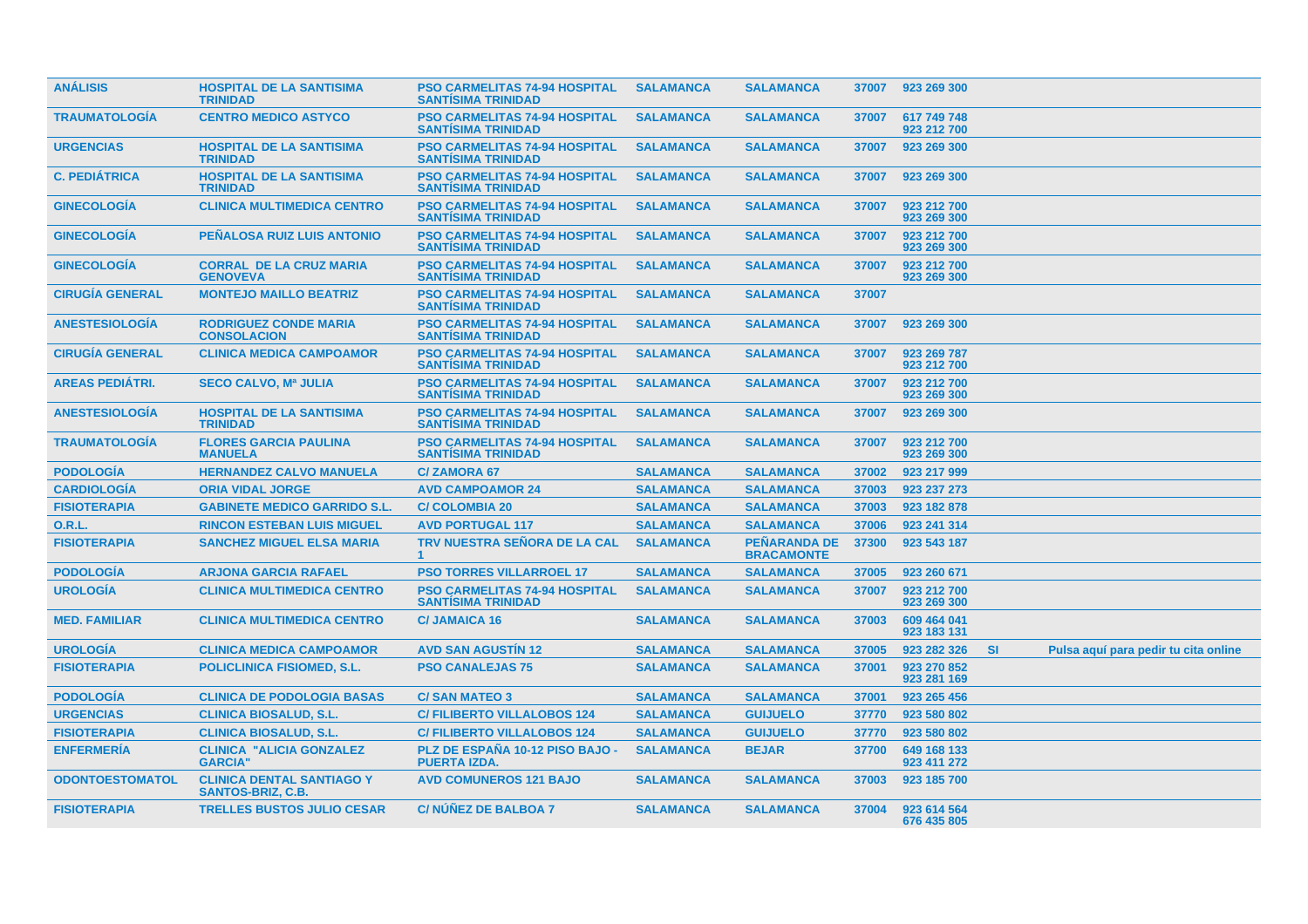| <b>UROLOGIA</b>        | <b>INSTITUTO DE UROLOGIA</b><br><b>SALAMANCA C.B</b>          | <b>C/MUÑOZ TORRERO 14</b>                                                                      | <b>SALAMANCA</b> | <b>SALAMANCA</b>                | 37007 | 923 602 611                |  |
|------------------------|---------------------------------------------------------------|------------------------------------------------------------------------------------------------|------------------|---------------------------------|-------|----------------------------|--|
| <b>MED. FAMILIAR</b>   | <b>CENTRO MEDICO ASTYCO</b>                                   | <b>C/NORBERTO CUESTA DUTARI 15</b><br><b>BLOQUE 3, LOCAL 3. CENTRO</b><br><b>MÉDICO ASTYCO</b> | <b>SALAMANCA</b> | <b>SALAMANCA</b>                | 37007 | 923 137 483                |  |
| <b>TRAUMATOLOGIA</b>   | <b>CENTRO MEDICO ASTYCO</b>                                   | <b>C/NORBERTO CUESTA DUTARI 15</b><br><b>BLOQUE 3, LOCAL 3. CENTRO</b><br><b>MÉDICO ASTYCO</b> | <b>SALAMANCA</b> | <b>SALAMANCA</b>                | 37007 | 923 137 483                |  |
| <b>LOGOPEDIA</b>       | <b>VICENTE CIUDAD SONIA</b>                                   | <b>C/CORRALES DE MONROY 38</b>                                                                 | <b>SALAMANCA</b> | <b>SALAMANCA</b>                | 37001 | 676 364 440                |  |
| <b>MED. FAMILIAR</b>   | <b>SANCHEZ GONZALEZ NICOLAS</b>                               | <b>AVD MIRAT 3-7</b>                                                                           | <b>SALAMANCA</b> | <b>SALAMANCA</b>                | 37002 | 923 607 076<br>628 685 942 |  |
| <b>PSICOLOGIA</b>      | <b>GORDILLO LOPEZ MARIA</b><br><b>CONCEPCION</b>              | <b>C/ VENTURA RUIZ AGUILERA 1</b><br><b>EDIFICIO TORO PLAZA (ESQUINA C/</b><br>TORO)           | <b>SALAMANCA</b> | <b>SALAMANCA</b>                | 37002 | 680 831 181                |  |
| <b>RADIODIAGNOST.</b>  | <b>CENTRO DE DIAGNOSTICO Y</b><br><b>RESONANCIA MAGNETICA</b> | <b>PSO DE LA ESTANCION 23-27 BAJO</b>                                                          | <b>SALAMANCA</b> | <b>SALAMANCA</b>                | 37004 | 923 247 778                |  |
| <b>TRAUMATOLOGIA</b>   | <b>PESCADOR HERNANDEZ DAVID</b>                               | <b>C/ RONDA DEL CORPUS 16 CLINICA</b><br><b>DR. ALAEJOS</b>                                    | <b>SALAMANCA</b> | <b>SALAMANCA</b>                | 37001 | 923 213 464                |  |
| <b>MED. FAMILIAR</b>   | <b>ALFONSO SANCHEZ JESUS</b>                                  | <b>C/LAS ESCUELAS 4</b>                                                                        | <b>SALAMANCA</b> | <b>CIUDAD</b><br><b>RODRIGO</b> | 37500 | 923 480 408                |  |
| <b>MED. INTERNA</b>    | <b>ANTONA ANTONA MOISES</b>                                   | <b>C/ MARIA AUXILIADORA 52</b>                                                                 | <b>SALAMANCA</b> | <b>SALAMANCA</b>                | 37004 | 923 249 443<br>923 255 885 |  |
| <b>ALERGOLOGIA</b>     | <b>ALERGODERMA, S.C.</b>                                      | <b>PSO CARMELITAS 74-94 HOSPITAL</b><br><b>SANTISIMA TRINIDAD</b>                              | <b>SALAMANCA</b> | <b>SALAMANCA</b>                | 37007 | 923 212 700<br>923 269 300 |  |
| <b>REUMATOLOGIA</b>    | <b>HOSPITAL DE LA SANTISIMA</b><br><b>TRINIDAD</b>            | <b>PSO CARMELITAS 74-94 HOSPITAL</b><br><b>SANTISIMA TRINIDAD</b>                              | <b>SALAMANCA</b> | <b>SALAMANCA</b>                | 37007 | 923 212 700<br>923 269 300 |  |
| <b>DERMATOLOGIA</b>    | <b>ZAFRA COBO MARIA ISABEL</b>                                | <b>PSO CARMELITAS 74-94 HOSPITAL</b><br><b>SANTISIMA TRINIDAD</b>                              | <b>SALAMANCA</b> | <b>SALAMANCA</b>                | 37007 | 923 212 700                |  |
| <b>OFTALMOLOGIA</b>    | <b>CTRO.OFTALMOLOGICO DE</b><br><b>CASTILLA Y LEON S.L.</b>   | <b>PSO CARMELITAS 74-94 HOSPITAL</b><br><b>SANTISIMA TRINIDAD</b>                              | <b>SALAMANCA</b> | <b>SALAMANCA</b>                | 37007 | 923 212 700<br>923 269 300 |  |
| <b>NEUROLOGÍA</b>      | <b>DR. ARCAYA NAVARRO, JESUS</b><br><b>MANUEL</b>             | <b>PSO CARMELITAS 74-94 HOSPITAL</b><br><b>SANTISIMA TRINIDAD</b>                              | <b>SALAMANCA</b> | <b>SALAMANCA</b>                | 37007 | 923 212 700<br>638 053 786 |  |
| <b>CIRUGIA GENERAL</b> | <b>HOSPITAL DE LA SANTISIMA</b><br><b>TRINIDAD</b>            | <b>PSO CARMELITAS 74-94 HOSPITAL</b><br><b>SANTÍSIMA TRINIDAD</b>                              | <b>SALAMANCA</b> | <b>SALAMANCA</b>                | 37007 | 923 212 700<br>923 269 300 |  |
| <b>ONCOLOGIA</b>       | <b>HOSPITAL DE LA SANTISIMA</b><br><b>TRINIDAD</b>            | <b>PSO CARMELITAS 74-94 HOSPITAL</b><br><b>SANTISIMA TRINIDAD</b>                              | <b>SALAMANCA</b> | <b>SALAMANCA</b>                | 37007 | 923 269 300                |  |
| <b>ANESTESIOLOGIA</b>  | <b>GRUPO ANESTESIOLOGICO DE</b><br><b>SALAMANCA S.L.P</b>     | <b>PSO CARMELITAS 74-94 HOSPITAL</b><br><b>SANTISIMA TRINIDAD</b>                              | <b>SALAMANCA</b> | <b>SALAMANCA</b>                | 37007 |                            |  |
| <b>REUMATOLOGIA</b>    | DR. ALAEJOS. REHABILITACION -<br><b>FISIOTERAPIA</b>          | <b>PSO CARMELITAS 74-94 HOSPITAL</b><br><b>SANTISIMA TRINIDAD</b>                              | <b>SALAMANCA</b> | <b>SALAMANCA</b>                | 37007 | 923 212 700<br>923 269 300 |  |
| <b>DIGESTIVO</b>       | <b>SOBEJANO MORAN JOSE</b><br><b>NORBERTO</b>                 | <b>PSO CARMELITAS 74-94 HOSPITAL</b><br><b>SANTISIMA TRINIDAD</b>                              | <b>SALAMANCA</b> | <b>SALAMANCA</b>                | 37007 | 923 212 700<br>923 269 300 |  |
| <b>OFTALMOLOGIA</b>    | <b>RODRIGUEZ VICENTE GUMERSINDO</b>                           | <b>PSO CARMELITAS 74-94 HOSPITAL</b><br><b>SANTISIMA TRINIDAD</b>                              | <b>SALAMANCA</b> | <b>SALAMANCA</b>                | 37007 | 923 212 700<br>923 218 888 |  |
| <b>TRAUMATOLOGIA</b>   | <b>PAMPANO PEREZ ANDRES</b>                                   | <b>PSO CARMELITAS 74-94 HOSPITAL</b><br><b>SANTISIMA TRINIDAD</b>                              | <b>SALAMANCA</b> | <b>SALAMANCA</b>                | 37007 | 923 212 700<br>923 269 300 |  |
| <b>GINECOLOGIA</b>     | <b>GINECOLOGA Y OBSTETRICA</b><br><b>SALAMANCA, S.L.</b>      | <b>PSO CARMELITAS 74-94 HOSPITAL</b><br><b>SANTISIMA TRINIDAD</b>                              | <b>SALAMANCA</b> | <b>SALAMANCA</b>                | 37007 | 923 212 700<br>923 269 300 |  |
| <b>ANESTESIOLOGIA</b>  | <b>MEDINA CASTRO HECTOR JAVIER</b>                            | <b>PSO CARMELITAS 74-94 HOSPITAL</b><br><b>SANTISIMA TRINIDAD</b>                              | <b>SALAMANCA</b> | <b>SALAMANCA</b>                | 37007 | 923 212 700<br>923 269 300 |  |
| <b>ENDOCRINOLOGIA</b>  | <b>DELGADO GOMEZ MANUEL MIGUEL</b>                            | <b>PSO CARMELITAS 74-94 HOSPITAL</b><br><b>SANTISIMA TRINIDAD</b>                              | <b>SALAMANCA</b> | <b>SALAMANCA</b>                | 37007 | 923 212 700<br>923 269 300 |  |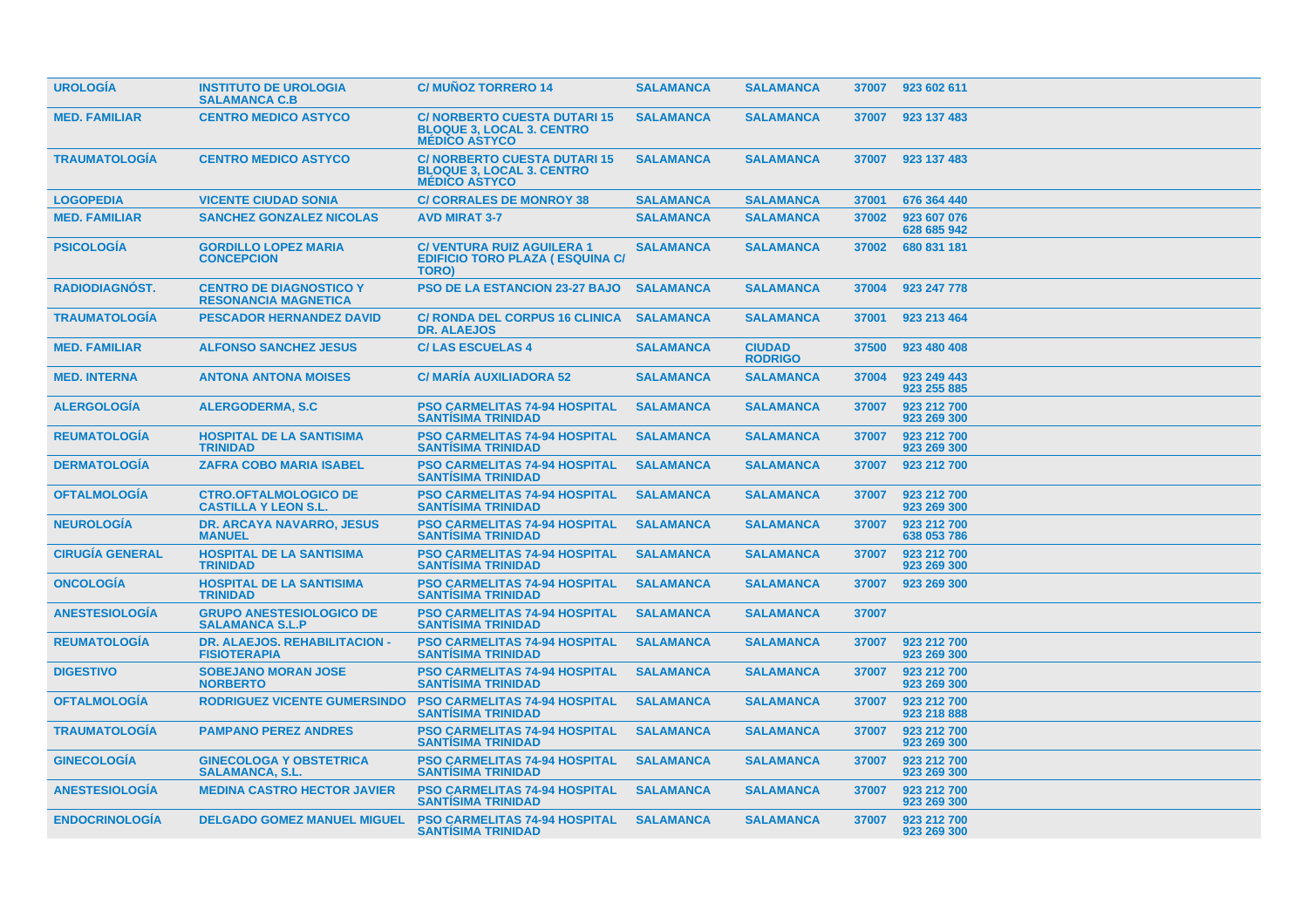| <b>NEUMOLOGÍA</b>      | <b>HOSPITAL DE LA SANTISIMA</b><br><b>TRINIDAD</b>        | <b>PSO CARMELITAS 74-94 HOSPITAL</b><br><b>SANTISIMA TRINIDAD</b>                       | <b>SALAMANCA</b> | <b>SALAMANCA</b>                      | 37007 | 923 269 300                |           |                                      |
|------------------------|-----------------------------------------------------------|-----------------------------------------------------------------------------------------|------------------|---------------------------------------|-------|----------------------------|-----------|--------------------------------------|
| <b>CARDIOLOGÍA</b>     | <b>ORIA VIDAL JORGE</b>                                   | <b>PSO CARMELITAS 74-94 HOSPITAL</b><br><b>SANTISIMA TRINIDAD</b>                       | <b>SALAMANCA</b> | <b>SALAMANCA</b>                      | 37007 | 923 212 700<br>923 269 300 |           |                                      |
| <b>DERMATOLOGÍA</b>    | <b>DERMATOLOGIA CLINICA</b><br><b>CRISTOBAL SLU</b>       | <b>PSO CARMELITAS 74-94 HOSPITAL</b><br><b>SANTISIMA TRINIDAD</b>                       | <b>SALAMANCA</b> | <b>SALAMANCA</b>                      | 37007 | 923 219 791                |           |                                      |
| <b>O.R.L.</b>          | <b>GOMEZ BENITO MANUEL</b>                                | <b>PSO CARMELITAS 74-94 HOSPITAL</b><br><b>SANTISIMA TRINIDAD</b>                       | <b>SALAMANCA</b> | <b>SALAMANCA</b>                      | 37007 | 923 212 700<br>923 269 300 |           |                                      |
| <b>MED. FAMILIAR</b>   | <b>CENTRO MEDICO JESUS JOSE</b><br><b>CUADRADO BLANCO</b> | <b>C/POZO AMARILLO 31-33</b>                                                            | <b>SALAMANCA</b> | <b>SALAMANCA</b>                      | 37001 | 923 215 555<br>923 268 322 |           |                                      |
| <b>PSIQUIATRÍA</b>     | <b>CLINICA MEDICA SALAMANCA</b>                           | <b>AVD CAMPOAMOR 24</b>                                                                 | <b>SALAMANCA</b> | <b>SALAMANCA</b>                      | 37003 | 665 942 643<br>923 237 273 |           |                                      |
| <b>ENFERMERÍA</b>      | <b>CLINICA MEDICA SALAMANCA</b>                           | <b>AVD CAMPOAMOR 24</b>                                                                 | <b>SALAMANCA</b> | <b>SALAMANCA</b>                      | 37003 | 923 237 273                |           |                                      |
| <b>PODOLOGÍA</b>       | <b>CLINICA MEDICA SALAMANCA</b>                           | <b>AVD CAMPOAMOR 24</b>                                                                 | <b>SALAMANCA</b> | <b>SALAMANCA</b>                      | 37003 | 923 237 273                |           |                                      |
| <b>ENFERMERÍA</b>      | <b>CUADRADO SALGADO ELISA</b><br><b>ISABEL</b>            | <b>C/COLOMBIA 20</b>                                                                    | <b>SALAMANCA</b> | <b>SALAMANCA</b>                      | 37003 | 923 182 878                |           |                                      |
| <b>AREAS PEDIÁTRI.</b> | <b>MENDEZ MEDINA ANTONIO JOSE</b>                         | <b>PSO DOCTOR TORRES VILLARROEL SALAMANCA</b><br>15 <sup>15</sup>                       |                  | <b>SALAMANCA</b>                      | 37006 | 923 234 060                |           |                                      |
| <b>DERMATOLOGIA</b>    | <b>BRAVO PIRIS JAVIER</b>                                 | <b>C/ PASEO CARMELITAS 8</b>                                                            | <b>SALAMANCA</b> | <b>SALAMANCA</b>                      | 37007 | 923 124 086                |           |                                      |
| <b>GINECOLOGÍA</b>     | <b>SANCHEZ APARICIO SANTOS</b>                            | <b>PLZ SAN JUSTO 5</b>                                                                  | <b>SALAMANCA</b> | <b>SALAMANCA</b>                      | 37001 | 923 281 540<br>923 219 373 |           |                                      |
| <b>DERMATOLOGÍA</b>    | <b>CLINICA MULTIMEDICA CENTRO</b>                         | <b>C/JAMAICA 16</b>                                                                     | <b>SALAMANCA</b> | <b>SALAMANCA</b>                      | 37003 | 923 183 131                |           |                                      |
| <b>ENDOCRINOLOGÍA</b>  | <b>CLINICA MEDICA CAMPOAMOR</b>                           | <b>AVD SAN AGUSTIN 12</b>                                                               | <b>SALAMANCA</b> | <b>SALAMANCA</b>                      | 37005 | 923 282 326                | <b>SI</b> | Pulsa aquí para pedir tu cita online |
| <b>DERMATOLOGÍA</b>    | <b>CLINICA MEDICA CAMPOAMOR</b>                           | <b>AVD SAN AGUSTIN 12</b>                                                               | <b>SALAMANCA</b> | <b>SALAMANCA</b>                      | 37005 | 923 282 326                | <b>SI</b> | Pulsa aquí para pedir tu cita online |
| <b>MED. FAMILIAR</b>   | <b>CLINICA MEDICA CAMPOAMOR</b>                           | <b>AVD SAN AGUSTIN 12</b>                                                               | <b>SALAMANCA</b> | <b>SALAMANCA</b>                      | 37005 | 923 282 326                | <b>SI</b> | Pulsa aquí para pedir tu cita online |
| <b>PODOLOGÍA</b>       | <b>CLINICA MEDICA CAMPOAMOR</b>                           | <b>AVD SAN AGUSTIN 12</b>                                                               | <b>SALAMANCA</b> | <b>SALAMANCA</b>                      | 37005 | 923 282 326                |           |                                      |
| <b>DIGESTIVO</b>       | <b>MATEOS SANCHEZ ANTONIO</b>                             | <b>C/AZAFRANAL 41</b>                                                                   | <b>SALAMANCA</b> | <b>SALAMANCA</b>                      | 37002 | 923 262 544                |           |                                      |
| <b>GINECOLOGÍA</b>     | <b>MORO EGIDO JOSEFA</b>                                  | <b>C/BERMEJEROS 22-28</b>                                                               | <b>SALAMANCA</b> | <b>SALAMANCA</b>                      | 37001 | 923 210 644                |           |                                      |
| <b>PODOLOGÍA</b>       | <b>CLINICA DEL PIE CRISTINA PONS</b>                      | <b>C/ CRISTÓBAL COLÓN 24 PISO</b><br><b>BAJO</b>                                        | <b>SALAMANCA</b> | <b>CIUDAD</b><br><b>RODRIGO</b>       | 37500 | 923 609 202                |           |                                      |
| <b>NEUROFISIOLOGIA</b> | <b>PEREZ ALVAREZ CARLOS</b>                               | <b>C/ASTURIAS 2</b>                                                                     | <b>SALAMANCA</b> | <b>SALAMANCA</b>                      | 37007 | 923 122 913                |           |                                      |
| <b>NEUROLOGÍA</b>      | <b>GAY PUENTE FRANCISCO JAVIER</b>                        | <b>C/ CANALEJAS 1</b>                                                                   | <b>SALAMANCA</b> | <b>SALAMANCA</b>                      | 37003 | 617 749 748                |           |                                      |
| <b>CARDIOLOGIA</b>     | <b>CARDIOLOGIA, REHABILITACION Y</b><br>DEPORTE, S.L.     | <b>AVD REYES DE ESPAÑA 2-4</b>                                                          | <b>SALAMANCA</b> | <b>SALAMANCA</b>                      | 37008 | 923 061 720                |           |                                      |
| <b>ENDOCRINOLOGÍA</b>  | <b>DELGADO GOMEZ MANUEL MIGUEL</b>                        | <b>PSO DE LOS CARMELITAS 61-63</b><br><b>CENTRO DE RECUPERACION</b><br><b>DEPORTIVA</b> | <b>SALAMANCA</b> | <b>SALAMANCA</b>                      | 37002 | 923 616 700                |           |                                      |
| <b>UROLOGÍA</b>        | <b>GARCIA GARCIA MIGUEL ANGEL</b>                         | PLZ DEL PESO 6/7 ES LOCAL DE<br>PLANTA BAJA Y UN SÓTANO.                                | <b>SALAMANCA</b> | <b>SALAMANCA</b>                      | 37001 | 923 018 418                |           |                                      |
| <b>TRANSPORTE</b>      | <b>EMERSAN</b>                                            | <b>CNO CABRERIZOS 12 POL.</b><br><b>INDUSTRIAL "LOS VILLARES"</b>                       | <b>SALAMANCA</b> | <b>VILLARES DE LA</b><br><b>REINA</b> | 37184 | 923 123 124                |           |                                      |
| <b>TRAUMATOLOGIA</b>   | <b>PESCADOR HERNANDEZ DAVID</b>                           | <b>PSO CARMELITAS 74 HOSPITAL</b><br><b>SANTISIMA TRINIDAD</b>                          | <b>SALAMANCA</b> | <b>SALAMANCA</b>                      | 37007 | 923 269 300                |           |                                      |
| <b>GINECOLOGIA</b>     | <b>CORRAL DE LA CRUZ MARIA</b><br><b>GENOVEVA</b>         | <b>C/ CORRALES DE MONROY 36</b>                                                         | <b>SALAMANCA</b> | <b>SALAMANCA</b>                      | 37001 | 663 064 392                |           |                                      |
| <b>C. REPARADORA</b>   | <b>GARCIA MARTINEZ MARIA</b><br><b>LOURDES</b>            | <b>PSO CARMELITAS 74-94</b>                                                             | <b>SALAMANCA</b> | <b>SALAMANCA</b>                      | 37007 | 923 212 700<br>923 269 300 |           |                                      |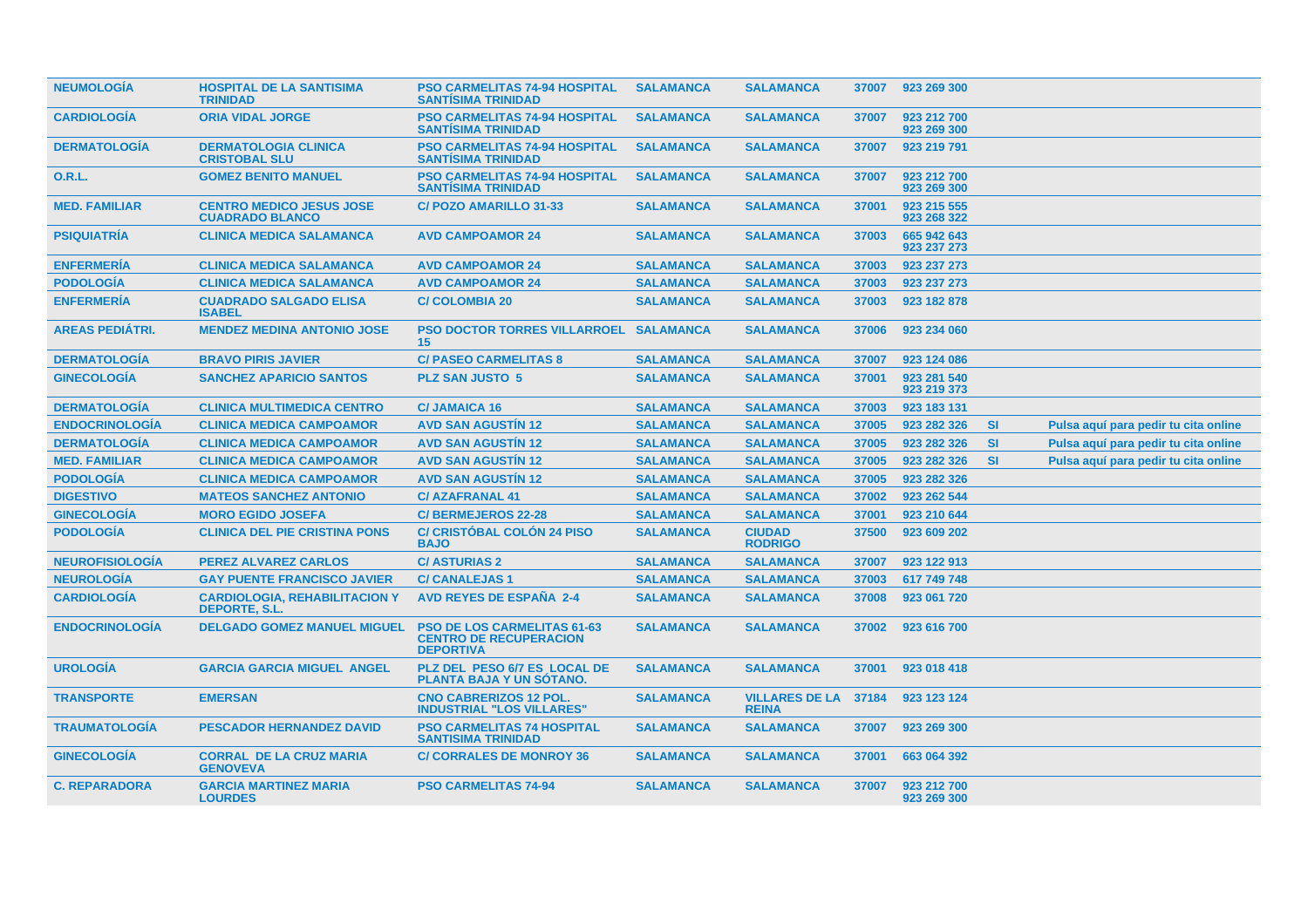| DR. ALAEJOS. REHABILITACION -<br><b>FISIOTERAPIA</b>      | <b>C/ CALLE RONDA DEL CORPUS 16</b><br><b>TRASLADAMOS EL CENTRO DE</b><br><b>CALLE SORIAS A CALLE RONDA</b><br><b>DEL CORP</b> | <b>SALAMANCA</b> | <b>SALAMANCA</b>                          | 37002 | 923 213 464<br>923 065 746 |
|-----------------------------------------------------------|--------------------------------------------------------------------------------------------------------------------------------|------------------|-------------------------------------------|-------|----------------------------|
| <b>DR. ARCAYA NAVARRO, JESUS</b><br><b>MANUEL</b>         | <b>C/ RONDA DEL CORPUS 41 CLINICA</b><br><b>MENCIA</b>                                                                         | <b>SALAMANCA</b> | <b>SALAMANCA</b>                          | 37002 | 608 166 232<br>638 053 786 |
| <b>POLICLINICA SANTA MARTA</b>                            |                                                                                                                                |                  | <b>SANTA MARTA</b><br><b>DE TORMES</b>    | 37900 | 923 200 444                |
| <b>ALFONSO SANCHEZ JESUS</b>                              | <b>C/LAS ESCUELAS 4</b>                                                                                                        | <b>SALAMANCA</b> | <b>CIUDAD</b><br><b>RODRIGO</b>           | 37500 | 923 480 408<br>608 707 731 |
| <b>SANCHEZ GOMEZ ANDRES</b>                               | <b>C/ FRAY LUIS DE GRANADA 2</b>                                                                                               | <b>SALAMANCA</b> | <b>SALAMANCA</b>                          | 37007 | 696 410 101                |
| <b>SANCHEZ RODILLA TOMAS JESUS</b>                        | <b>C/ RODRÍGUEZ FABRES 17</b>                                                                                                  | <b>SALAMANCA</b> | <b>SALAMANCA</b>                          | 37005 | 923 121 131<br>923 243 969 |
| <b>REVILLA VEGA REGINA PILAR</b>                          | <b>PSO CARMELITAS 74-94 HOSPITAL</b><br><b>SANTISIMA TRINIDAD</b>                                                              | <b>SALAMANCA</b> | <b>SALAMANCA</b>                          | 37007 | 617 749 748<br>923 212 700 |
| <b>DOMINGUEZ HERNANDEZ</b><br><b>FRANCISCO</b>            | <b>PSO CARMELITAS 74-94 HOSPITAL</b><br><b>SANTISIMA TRINIDAD</b>                                                              | <b>SALAMANCA</b> | <b>SALAMANCA</b>                          | 37007 | 923 212 700<br>923 269 300 |
| <b>GARCIA LOPEZ, IRENE</b>                                | <b>PSO CARMELITAS 74-94 HOSPITAL</b><br><b>SANTISIMA TRINIDAD</b>                                                              | <b>SALAMANCA</b> | <b>SALAMANCA</b>                          | 37007 | 923 212 700<br>923 269 300 |
| <b>BRAVO PIRIS JAVIER</b>                                 | <b>PSO CARMELITAS 74-94 HOSPITAL</b><br><b>SANTISIMA TRINIDAD</b>                                                              | <b>SALAMANCA</b> | <b>SALAMANCA</b>                          | 37007 | 923 212 700<br>923 269 300 |
| <b>CLINICA MULTIMEDICA CENTRO</b>                         | <b>PSO CARMELITAS 74-94 HOSPITAL</b><br><b>SANTISIMA TRINIDAD</b>                                                              | <b>SALAMANCA</b> | <b>SALAMANCA</b>                          | 37007 | 923 212 700<br>923 269 300 |
| <b>HOSPITAL DE LA SANTISIMA</b><br><b>TRINIDAD</b>        | <b>PSO CARMELITAS 74-94 HOSPITAL</b><br><b>SANTISIMA TRINIDAD</b>                                                              | <b>SALAMANCA</b> | <b>SALAMANCA</b>                          | 37007 | 923 212 700<br>923 269 300 |
| <b>GRUPO ANESTESIOLOGICO DE</b><br><b>SALAMANCA S.L.P</b> | <b>PSO CARMELITAS 74-94 HOSPITAL</b><br><b>SANTISIMA TRINIDAD</b>                                                              | <b>SALAMANCA</b> | <b>SALAMANCA</b>                          | 37007 | 923 269 300<br>608 705 037 |
| <b>RINCON ESTEBAN LUIS MIGUEL</b>                         | <b>PSO CARMELITAS 74-94 HOSPITAL</b><br><b>SANTISIMA TRINIDAD</b>                                                              | <b>SALAMANCA</b> | <b>SALAMANCA</b>                          | 37007 | 923 212 700<br>923 269 300 |
| <b>CLINICA MEDICA CAMPOAMOR</b>                           | <b>PSO CARMELITAS 74-94 HOSPITAL</b><br><b>SANTISIMA TRINIDAD</b>                                                              | <b>SALAMANCA</b> | <b>SALAMANCA</b>                          | 37007 | 923 236 459<br>696 459 649 |
| <b>CLINICA MEDICA CAMPOAMOR</b>                           | <b>PSO CARMELITAS 74-94 HOSPITAL</b><br><b>SANTISIMA TRINIDAD</b>                                                              | <b>SALAMANCA</b> | <b>SALAMANCA</b>                          | 37007 | 923 236 459<br>696 459 649 |
| <b>MATEOS SANCHEZ ANTONIO</b>                             | <b>PSO CARMELITAS 74-94 HOSPITAL</b><br><b>SANTISIMA TRINIDAD</b>                                                              | <b>SALAMANCA</b> | <b>SALAMANCA</b>                          | 37007 | 923 212 700<br>923 269 300 |
| <b>PESCADOR HERNANDEZ DAVID</b>                           | <b>PSO CARMELITAS 74-94 HOSPITAL</b><br><b>SANTISIMA TRINIDAD</b>                                                              | <b>SALAMANCA</b> | <b>SALAMANCA</b>                          | 37007 | 923 212 700                |
| <b>HOSPITAL DE LA SANTISIMA</b><br><b>TRINIDAD</b>        | <b>PSO CARMELITAS 74-94 HOSPITAL</b><br><b>SANTISIMA TRINIDAD</b>                                                              | <b>SALAMANCA</b> | <b>SALAMANCA</b>                          | 37007 | 923 212 700<br>923 269 300 |
| <b>ORTRASA, C.B.</b>                                      | <b>PSO CARMELITAS 74-94 HOSPITAL</b><br><b>SANTISIMA TRINIDAD</b>                                                              | <b>SALAMANCA</b> | <b>SALAMANCA</b>                          | 37007 | 923 212 700<br>923 269 300 |
| <b>CORREDERA HERNANDEZ</b><br><b>FRANCISCO JAVIER</b>     | <b>PSO CARMELITAS 74-94 HOSPITAL</b><br><b>SANTISIMA TRINIDAD</b>                                                              | <b>SALAMANCA</b> | <b>SALAMANCA</b>                          | 37007 |                            |
| <b>ARRIMADAS GARCIA CECILIO</b>                           | <b>PSO CARMELITAS 74-94 HOSPITAL</b><br><b>SANTISIMA TRINIDAD</b>                                                              | <b>SALAMANCA</b> | <b>SALAMANCA</b>                          | 37007 | 923 212 700<br>923 269 300 |
| <b>HOSPITAL DE LA SANTISIMA</b><br><b>TRINIDAD</b>        | <b>PSO CARMELITAS 74-94 HOSPITAL</b><br><b>SANTISIMA TRINIDAD</b>                                                              | <b>SALAMANCA</b> | <b>SALAMANCA</b>                          | 37007 | 923 212 700<br>923 269 300 |
| <b>PEREZ SANCHEZ RAMON</b>                                | <b>C/BARTOLOMÉ ESCOBEDO 5</b>                                                                                                  | <b>SALAMANCA</b> | <b>SALAMANCA</b>                          | 37008 | 923 266 372                |
| <b>MARTIN MARTIN MARIA ESTRELLA</b>                       | <b>C/ ANTONIO MACHADO 4</b>                                                                                                    | <b>SALAMANCA</b> | <b>BEJAR</b>                              | 37700 | 923 411 242                |
| <b>CLINICA MEDICA SALAMANCA</b>                           | <b>AVD CAMPOAMOR 24</b>                                                                                                        | <b>SALAMANCA</b> | <b>SALAMANCA</b>                          | 37003 | 923 237 273                |
|                                                           |                                                                                                                                |                  | CTA MADRID (EDIF. VERSALLES) 74 SALAMANCA |       |                            |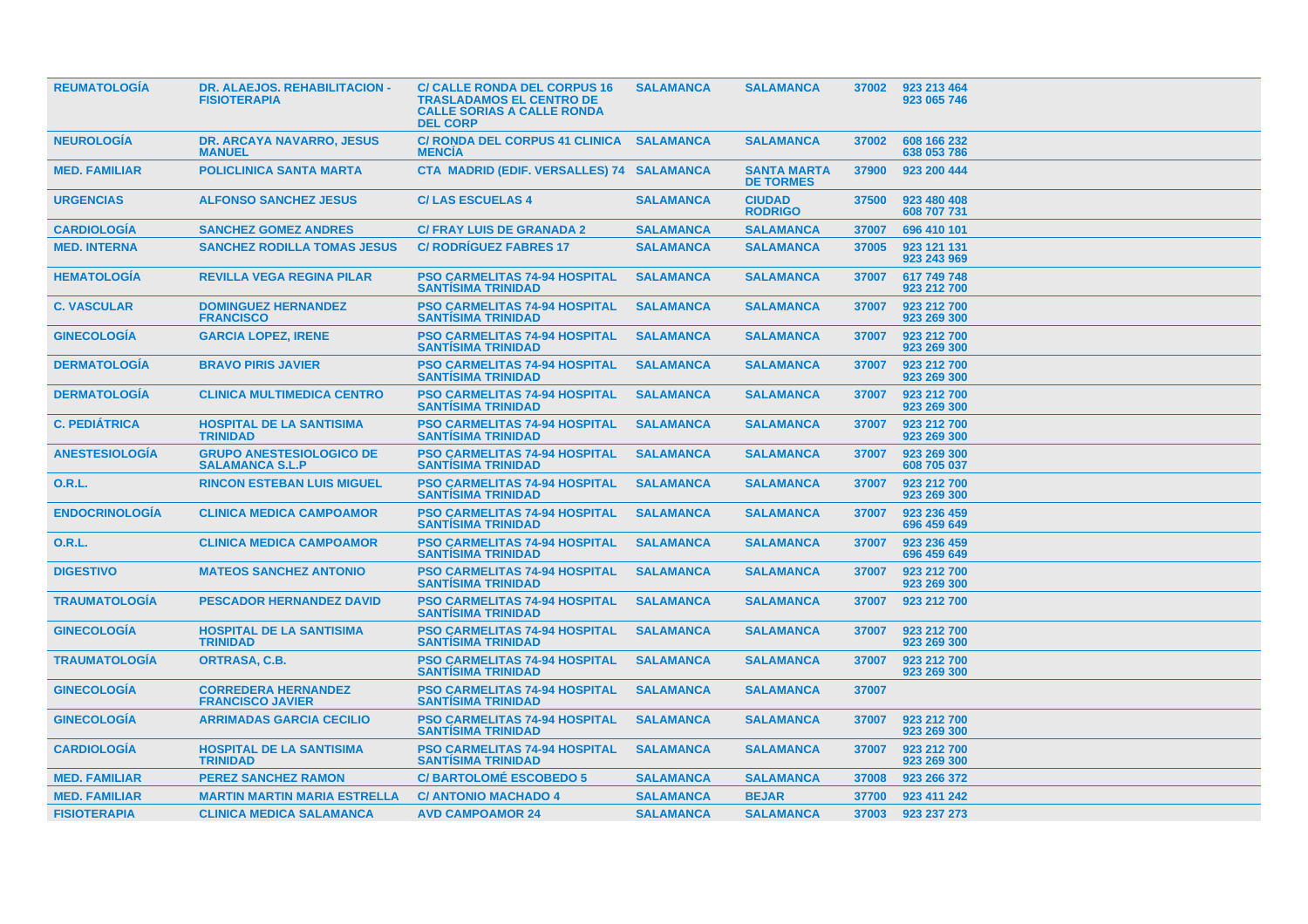| <b>ENFERMERÍA</b>      | <b>SERVI-PRACT</b>                                           | C/ ATENCIÓN A DOMICILIO.                                          | <b>SALAMANCA</b> | <b>SALAMANCA</b>                |       | 37003 923 160 059<br>609 875 486 |
|------------------------|--------------------------------------------------------------|-------------------------------------------------------------------|------------------|---------------------------------|-------|----------------------------------|
| <b>ENFERMERÍA</b>      | <b>CLINICA MULTIMEDICA CENTRO</b>                            | <b>C/JAMAICA 16</b>                                               | <b>SALAMANCA</b> | <b>SALAMANCA</b>                | 37003 | 923 183 131                      |
| <b>NEUROLOGÍA</b>      | <b>CLINICA MEDICA CAMPOAMOR</b>                              | <b>AVD SAN AGUSTIN 12</b>                                         | <b>SALAMANCA</b> | <b>SALAMANCA</b>                | 37005 | 923 282 326                      |
| <b>O.R.L.</b>          | <b>CLINICA MEDICA CAMPOAMOR</b>                              | <b>AVD SAN AGUSTIN 12</b>                                         | <b>SALAMANCA</b> | <b>SALAMANCA</b>                | 37005 | 923 282 326                      |
| <b>C. VASCULAR</b>     | <b>CLINICA MEDICA CAMPOAMOR</b>                              | <b>AVD SAN AGUSTIN 12</b>                                         | <b>SALAMANCA</b> | <b>SALAMANCA</b>                | 37005 | 923 282 326                      |
| <b>NEUMOLOGÍA</b>      | <b>CLINICA MEDICA CAMPOAMOR</b>                              | <b>AVD SAN AGUSTIN 12</b>                                         | <b>SALAMANCA</b> | <b>SALAMANCA</b>                | 37005 | 923 282 326                      |
| <b>ENFERMERÍA</b>      | <b>CLINICA MEDICA CAMPOAMOR</b>                              | <b>AVD SAN AGUSTIN 12</b>                                         | <b>SALAMANCA</b> | <b>SALAMANCA</b>                | 37005 | 923 282 326                      |
| <b>ENFERMERÍA</b>      | <b>CLINICA BIOSALUD, S.L.</b>                                | <b>C/ FILIBERTO VILLALOBOS 124</b>                                | <b>SALAMANCA</b> | <b>GUIJUELO</b>                 | 37770 | 923 580 802                      |
| <b>ENFERMERÍA</b>      | <b>HERNANDEZ GUTIERREZ JOSE</b><br><b>MARIA</b>              | <b>C/VALENCIA 45</b>                                              | <b>SALAMANCA</b> | <b>SALAMANCA</b>                | 37005 | 923 249 344<br>696 123 455       |
| <b>ANÁLISIS</b>        | <b>LABORATORIO DE ANALISIS DR</b><br>SANCHEZ-ABARCA, S.L.U.  | <b>C/ JULIAN SANCHEZ 2</b>                                        | <b>SALAMANCA</b> | <b>CIUDAD</b><br><b>RODRIGO</b> | 37500 | 923 460 316                      |
| <b>C. MAXILOFACIAL</b> | <b>CLINICA DENTAL DR. TERRON.</b><br><b>S.L.P.</b>           | <b>C/MARQUESA DE ALMARZA 21-25</b>                                | <b>SALAMANCA</b> | <b>SALAMANCA</b>                | 37001 | 923 213 594<br>666 145 856       |
| <b>PSIQUIATRÍA</b>     | <b>CORTES MORALES BENJAMIN</b>                               | <b>C/ SANCHEZ LLEVOT 10 BAJO</b>                                  | <b>SALAMANCA</b> | <b>SALAMANCA</b>                | 37005 | 923 994 605                      |
| <b>DERMATOLOGÍA</b>    | <b>ZAFRA COBO MARIA ISABEL</b>                               | <b>C/ RUA MAYOR 21</b>                                            | <b>SALAMANCA</b> | <b>SALAMANCA</b>                | 37002 | 923 219 938                      |
| <b>CIRUGÍA GENERAL</b> | <b>MONTEJO MAILLO BEATRIZ</b>                                | <b>PLZ POETA IGLESIAS 6</b>                                       | <b>SALAMANCA</b> | <b>SALAMANCA</b>                | 37001 | 923 008 255                      |
| <b>DIGESTIVO</b>       | <b>SOBEJANO MORAN JOSE</b><br><b>NORBERTO</b>                | <b>C/VALENCIA 33</b>                                              | <b>SALAMANCA</b> | <b>SALAMANCA</b>                | 37005 | 923 243 785                      |
| <b>PODOLOGÍA</b>       | <b>BASAS GARCIA ALBERTO</b>                                  | <b>C/SAN JUSTO 11</b>                                             | <b>SALAMANCA</b> | <b>SALAMANCA</b>                | 37001 | 923 269 626                      |
| <b>NEUROLOGÍA</b>      | <b>LOPEZ ALBURQUERQUE JOSE</b><br><b>TOMAS</b>               | C/TORO 39                                                         | <b>SALAMANCA</b> | <b>SALAMANCA</b>                | 37002 | 923 265 382                      |
| <b>CIRUGIA GENERAL</b> | <b>ANGOSO CLAVIJO MARIA</b>                                  | <b>PSO CARMELITAS 74-94 HOSPITAL</b><br><b>SANTISIMA TRINIDAD</b> | <b>SALAMANCA</b> | <b>SALAMANCA</b>                | 37007 | 617 749 748<br>923 212 700       |
| <b>TRAUMATOLOGÍA</b>   | <b>CLINICA MEDICA SALAMANCA</b>                              | <b>PSO CARMELITAS 74-94 HOSPITAL</b><br><b>SANTISIMA TRINIDAD</b> | <b>SALAMANCA</b> | <b>SALAMANCA</b>                | 37007 | 923 212 700<br>923 269 300       |
| <b>OFTALMOLOGÍA</b>    | <b>OFTALMOLOGIA VALLE ANCHO,</b><br>S.L.                     | <b>PSO CARMELITAS 74-94 HOSPITAL</b><br><b>SANTÍSIMA TRINIDAD</b> | <b>SALAMANCA</b> | <b>SALAMANCA</b>                | 37007 | 923 212 700<br>923 269 300       |
| <b>C. REPARADORA</b>   | <b>POLICLINICA FISIOMED, S.L.</b>                            | <b>PSO CARMELITAS 74-94 HOSPITAL</b><br><b>SANTISIMA TRINIDAD</b> | <b>SALAMANCA</b> | <b>SALAMANCA</b>                | 37007 | 923 212 700<br>923 269 300       |
| <b>OFTALMOLOGÍA</b>    | <b>CLINICA OFTALMOLOGICA LAS</b><br><b>CLARAS</b>            | <b>PSO CARMELITAS 74-94 HOSPITAL</b><br><b>SANTISIMA TRINIDAD</b> | <b>SALAMANCA</b> | <b>SALAMANCA</b>                | 37007 | 923 212 700<br>923 269 300       |
| <b>AREAS PEDIATRI.</b> | <b>HOSPITAL DE LA SANTISIMA</b><br><b>TRINIDAD</b>           | <b>PSO CARMELITAS 74-94 HOSPITAL</b><br><b>SANTISIMA TRINIDAD</b> | <b>SALAMANCA</b> | <b>SALAMANCA</b>                | 37007 | 923 269 300                      |
| <b>CARDIOLOGÍA</b>     | <b>CARDIOLOGIA, REHABILITACION Y</b><br><b>DEPORTE, S.L.</b> | <b>PSO CARMELITAS 74-94 HOSPITAL</b><br><b>SANTISIMA TRINIDAD</b> | <b>SALAMANCA</b> | <b>SALAMANCA</b>                | 37007 | 923 212 700<br>923 269 300       |
| <b>MED. FAMILIAR</b>   | <b>PEREZ-SOLORZANO SANCHEZ</b><br><b>MARIA JESUS</b>         | <b>C/SINAGOGA 1-3</b>                                             | <b>SALAMANCA</b> | <b>CIUDAD</b><br><b>RODRIGO</b> | 37500 | 923 481 645                      |
| <b>LOGOFONIATRÍA</b>   | <b>SANCHEZ BARBERO ROSA MARIA</b>                            | <b>C/ GARCIA MORENO 5</b>                                         | <b>SALAMANCA</b> | <b>SALAMANCA</b>                | 37006 | 923 224 957                      |
| <b>ENDOCRINOLOGÍA</b>  | <b>VILLABONA SANCHEZ VICENTE</b>                             | <b>PLZ CASTROTORAFE-</b><br><b>EDIF.GALANAS-9</b>                 | <b>SALAMANCA</b> | <b>SALAMANCA</b>                | 37006 | 923 248 876                      |
| <b>NEUROLOGÍA</b>      | <b>CACHO GUTIERREZ JESUS</b>                                 | <b>C/ PRIMERO DE MAYO 34</b>                                      | <b>SALAMANCA</b> | <b>SALAMANCA</b>                | 37004 | 923 247 074                      |
| <b>MED. FAMILIAR</b>   | <b>CLINICA MEDICA SALAMANCA</b>                              | <b>AVD CAMPOAMOR 24</b>                                           | <b>SALAMANCA</b> | <b>SALAMANCA</b>                | 37003 | 923 237 273                      |
| <b>ANÁLISIS</b>        | <b>MEGALAB</b>                                               | <b>AVD CAMPOAMOR 24</b>                                           | <b>SALAMANCA</b> | <b>SALAMANCA</b>                | 37003 | 923 237 273                      |
| <b>CARDIOLOGÍA</b>     | <b>ORIA VIDAL JORGE</b>                                      | <b>CRA SALAMANCA 98</b>                                           | <b>SALAMANCA</b> | <b>CIUDAD</b><br><b>RODRIGO</b> |       | 37500 923 218 870                |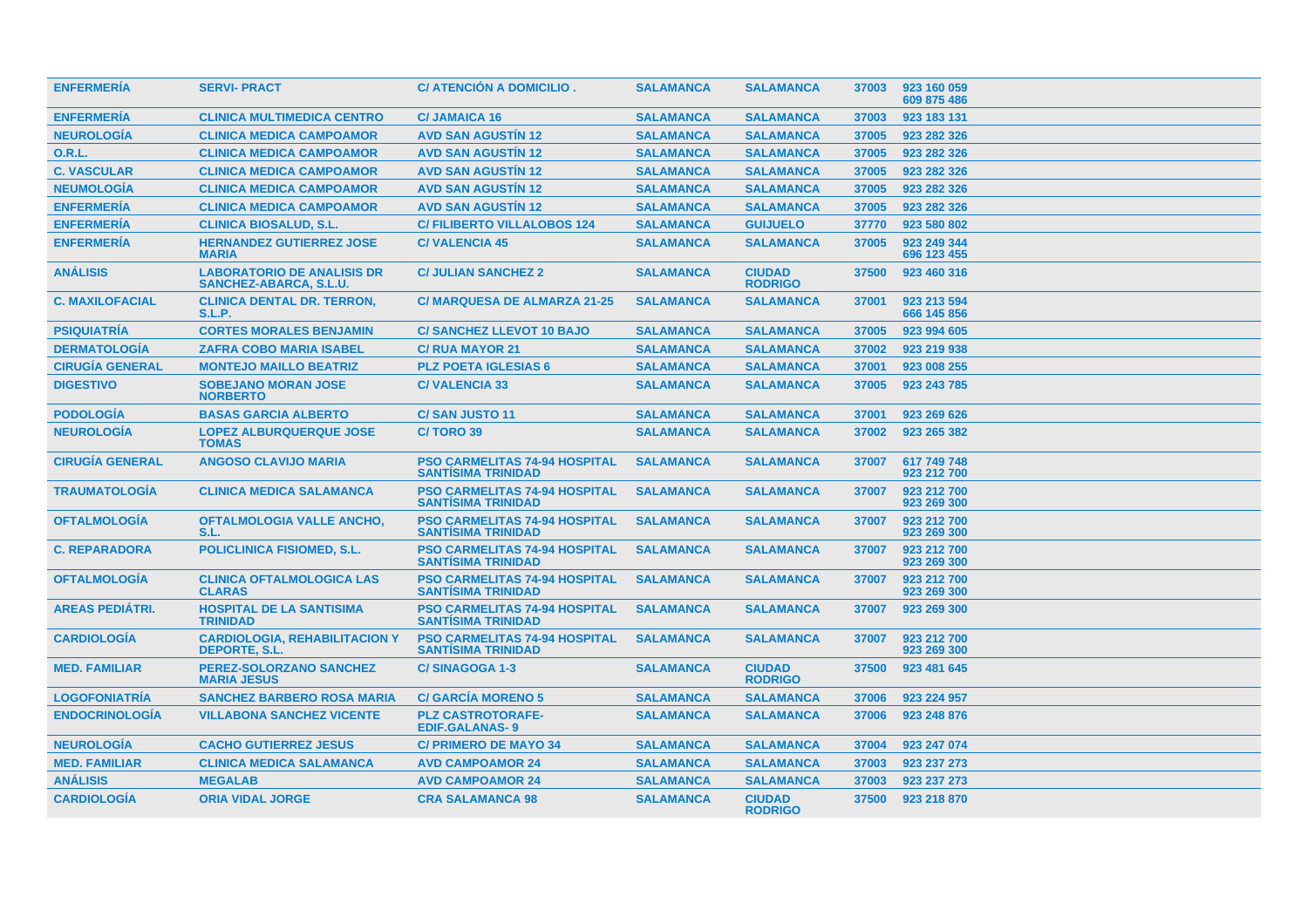| <b>MED. FAMILIAR</b>   | <b>SANCHEZ DIEGO DEMETRIO</b>                                 | C/ MAYOR SÁNCHEZ OCAÑA 44                                         | <b>SALAMANCA</b> | <b>BEJAR</b>     | 37700 | 923 271 000<br>923 404 468 |           |                                      |
|------------------------|---------------------------------------------------------------|-------------------------------------------------------------------|------------------|------------------|-------|----------------------------|-----------|--------------------------------------|
| <b>ANÁLISIS</b>        | <b>MEGALAB</b>                                                | <b>C/JAMAICA 16</b>                                               | <b>SALAMANCA</b> | <b>SALAMANCA</b> | 37003 | 923 183 131                |           |                                      |
| <b>C. VASCULAR</b>     | <b>DOMINGUEZ HERNANDEZ</b><br><b>FRANCISCO</b>                | <b>PLZ DE ESPAÑA 7</b>                                            | <b>SALAMANCA</b> | <b>SALAMANCA</b> | 37004 | 923 222 191                |           |                                      |
| <b>CARDIOLOGÍA</b>     | <b>CLINICA MEDICA CAMPOAMOR</b>                               | <b>AVD SAN AGUSTIN 12</b>                                         | <b>SALAMANCA</b> | <b>SALAMANCA</b> | 37005 | 923 282 326                | <b>SI</b> | Pulsa aquí para pedir tu cita online |
| <b>MED. INTERNA</b>    | <b>CLINICA MEDICA CAMPOAMOR</b>                               | <b>AVD SAN AGUSTIN 12</b>                                         | <b>SALAMANCA</b> | <b>SALAMANCA</b> | 37005 | 923 282 326                |           |                                      |
| <b>PODOLOGÍA</b>       | <b>POLICLINICA FISIOMED, S.L.</b>                             | <b>PSO CANALEJAS 75</b>                                           | <b>SALAMANCA</b> | <b>SALAMANCA</b> | 37001 | 923 270 852<br>923 281 169 |           |                                      |
| <b>OFTALMOLOGÍA</b>    | <b>CLINICA OFTALMOLOGICA LAS</b><br><b>CLARAS</b>             | <b>C/HORTALEZA 3</b>                                              | <b>SALAMANCA</b> | <b>SALAMANCA</b> | 37001 | 923 121 674<br>923 270 973 |           |                                      |
| <b>DERMATOLOGIA</b>    | <b>DERMATOLOGIA CLINICA</b><br><b>CRISTOBAL SLU</b>           | <b>C/POZO HILERA 16</b>                                           | <b>SALAMANCA</b> | <b>SALAMANCA</b> | 37002 | 923 210 085                |           |                                      |
| <b>GINECOLOGÍA</b>     | <b>LOPEZ EGIDO MARIA SOLEDAD</b>                              | <b>C/ FILIBERTO VILLALOBOS 124</b>                                | <b>SALAMANCA</b> | <b>GUIJUELO</b>  | 37770 | 923 580 802                |           |                                      |
| <b>ENFERMERÍA</b>      | <b>ZORITA-VIOTA SANCHEZ PEDRO</b><br><b>MARIA</b>             | <b>AVD ALEMANIA 20</b>                                            | <b>SALAMANCA</b> | <b>SALAMANCA</b> | 37007 | 620 272 575                |           |                                      |
| <b>ODONTOESTOMATOL</b> | <b>CLINICA DENTAL JUAREZ</b>                                  | PLZ DE ESPAÑA 10-12 PISO BAJO -<br><b>PUERTA IZDA.</b>            | <b>SALAMANCA</b> | <b>BEJAR</b>     | 37700 | 649 168 133<br>923 403 418 |           |                                      |
| <b>UROLOGÍA</b>        | <b>CARRASCO JIMENEZ LUIS</b>                                  | C/ COMPAÑIA 52 1º D                                               | <b>SALAMANCA</b> | <b>SALAMANCA</b> | 37002 | 923 268 586                |           |                                      |
| <b>DERMATOLOGÍA</b>    | <b>SANTOS DURAN JUAN CARLOS</b>                               | C/M <sup>a</sup> AUXILIADORA 2                                    | <b>SALAMANCA</b> | <b>SALAMANCA</b> | 37004 | 923 137 293                |           |                                      |
| <b>UROLOGÍA</b>        | <b>CLINICA UROLOGICA DR. MANUEL</b><br><b>HERRERO, S.L.P.</b> | <b>C/DIMAS MADARIAGA 7</b>                                        | <b>SALAMANCA</b> | <b>SALAMANCA</b> | 37005 | 923 226 398<br>923 265 511 |           |                                      |
| <b>CIRUGÍA GENERAL</b> | <b>REVILLA HERNANDEZ JOSE LUIS</b>                            | <b>C/ RONDA DEL CORPUS 41</b>                                     | <b>SALAMANCA</b> | <b>SALAMANCA</b> | 37002 | 608 166 232<br>923 271 178 |           |                                      |
| <b>PSIQUIATRÍA</b>     | <b>ISCAR URRUTIA MIRIAM</b>                                   | C/ZAMORA 44-46                                                    | <b>SALAMANCA</b> | <b>SALAMANCA</b> | 37002 | 923 260 065                |           |                                      |
| <b>O.R.L.</b>          | <b>GOMEZ BENITO MANUEL</b>                                    | <b>C/ RECTOR LUCENA 11</b>                                        | <b>SALAMANCA</b> | <b>SALAMANCA</b> | 37002 | 923 216 945                |           |                                      |
| <b>MED. FAMILIAR</b>   | <b>ZORITA-VIOTA Y SANCHEZ JUAN</b><br><b>IGNACIO</b>          | <b>PSO CARMELITAS 20</b>                                          | <b>SALAMANCA</b> | <b>SALAMANCA</b> | 37007 | 923 225 133                |           |                                      |
| <b>GINECOLOGÍA</b>     | <b>CLINICA MENCIA (DRA. BELEN DE</b><br><b>LA TORRIENTE)</b>  | <b>PSO CARMELITAS 74-94 HOSPITAL</b><br><b>SANTISIMA TRINIDAD</b> | <b>SALAMANCA</b> | <b>SALAMANCA</b> | 37007 | 923 212 700<br>923 269 300 |           |                                      |
| <b>TRAUMATOLOGIA</b>   | <b>HOSPITAL DE LA SANTISIMA</b><br><b>TRINIDAD</b>            | <b>PSO CARMELITAS 74-94 HOSPITAL</b><br><b>SANTÍSIMA TRINIDAD</b> | <b>SALAMANCA</b> | <b>SALAMANCA</b> | 37007 | 923 212 700<br>923 269 300 |           |                                      |
| <b>CIRUGÍA GENERAL</b> | <b>REVILLA HERNANDEZ JOSE LUIS</b>                            | <b>PSO CARMELITAS 74-94 HOSPITAL</b><br><b>SANTISIMA TRINIDAD</b> | <b>SALAMANCA</b> | <b>SALAMANCA</b> | 37007 | 923 269 787<br>923 212 700 |           |                                      |
| <b>NEUROCIRUGIA</b>    | <b>HOSPITAL DE LA SANTISIMA</b><br><b>TRINIDAD</b>            | <b>PSO CARMELITAS 74-94 HOSPITAL</b><br><b>SANTISIMA TRINIDAD</b> | <b>SALAMANCA</b> | <b>SALAMANCA</b> | 37007 | 923 269 300                |           |                                      |
| <b>OFTALMOLOGIA</b>    | clinica oftalmologica insadof                                 | <b>PSO CARMELITAS 74-94 HOSPITAL</b><br><b>SANTISIMA TRINIDAD</b> | <b>SALAMANCA</b> | <b>SALAMANCA</b> | 37007 | 923 212 700<br>923 269 300 |           |                                      |
| <b>ENFERMERÍA</b>      | <b>HOSPITAL DE LA SANTISIMA</b><br><b>TRINIDAD</b>            | <b>PSO CARMELITAS 74-94 HOSPITAL</b><br><b>SANTISIMA TRINIDAD</b> | <b>SALAMANCA</b> | <b>SALAMANCA</b> | 37007 | 923 269 300                |           |                                      |
| <b>GINECOLOGIA</b>     | <b>CLINICA MEDICA CAMPOAMOR</b>                               | <b>PSO CARMELITAS 74-94 HOSPITAL</b><br><b>SANTÍSIMA TRINIDAD</b> | <b>SALAMANCA</b> | <b>SALAMANCA</b> | 37007 | 923 236 459<br>696 459 649 |           |                                      |
| <b>NEUROCIRUGÍA</b>    | <b>ONZAIN BEOBIDE JOSE IGNACIO</b>                            | <b>PSO CARMELITAS 74-94 HOSPITAL</b><br><b>SANTISIMA TRINIDAD</b> | <b>SALAMANCA</b> | <b>SALAMANCA</b> | 37007 | 923 212 700                |           |                                      |
| <b>GINECOLOGÍA</b>     | <b>MORO EGIDO JOSEFA</b>                                      | <b>PSO CARMELITAS 74-94 HOSPITAL</b><br><b>SANTISIMA TRINIDAD</b> | <b>SALAMANCA</b> | <b>SALAMANCA</b> | 37007 | 923 269 300                |           |                                      |
| <b>MED. FAMILIAR</b>   | <b>HOSPITAL DE LA SANTISIMA</b><br><b>TRINIDAD</b>            | <b>PSO CARMELITAS 74-94 HOSPITAL</b><br><b>SANTISIMA TRINIDAD</b> | <b>SALAMANCA</b> | <b>SALAMANCA</b> | 37007 | 923 269 300                |           |                                      |
| <b>DIGESTIVO</b>       | <b>HOSPITAL DE LA SANTISIMA</b><br><b>TRINIDAD</b>            | <b>PSO CARMELITAS 74-94 HOSPITAL</b><br><b>SANTISIMA TRINIDAD</b> | <b>SALAMANCA</b> | <b>SALAMANCA</b> | 37007 | 923 212 700<br>923 269 300 |           |                                      |